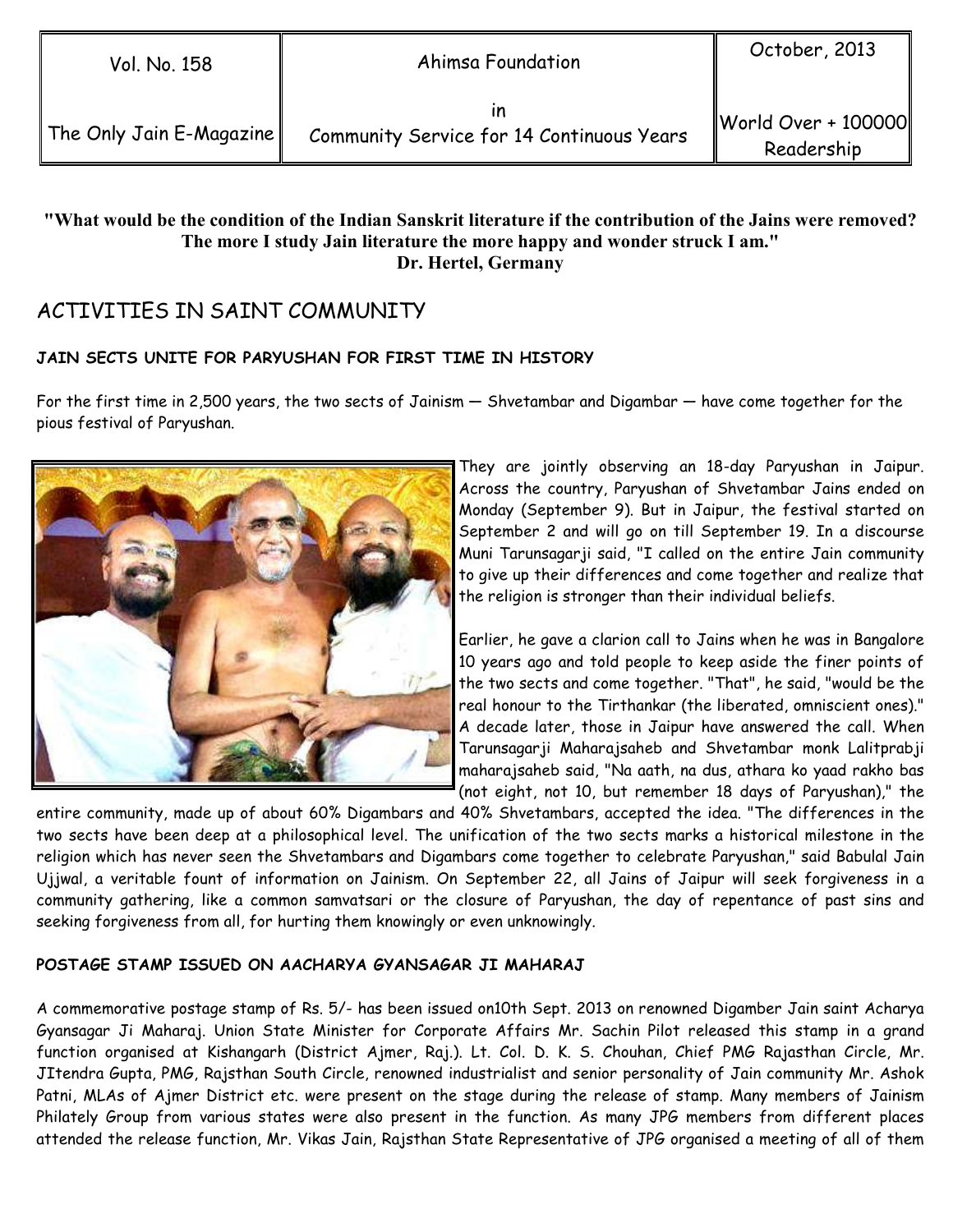just after the release function. JPG member Mr. Sanjay Jain (Patna) prepared a folder for this occasion which was released by Sr. JPG member Mr. Jatan Mal Dhor (Jaipur).



Aacharya Gyansagar Ji was born at village Ranoli, District Sikar (Raj.) and his childhood name was Bhooramal. His father was Chaturbhuj Chhabra and mother was Ghritbhari devi. He was second of five brothers. After completing primary studies in his village, he further studied Sanskrit and swadwad in Banaras. He was initiated kshullak Diksha by Acharya Veersagar Ji who belonged to the lineage of Acharya Shantisagar. He was then named kshullak Gyanbhusan. He remained a kshullak for 2 years and 2 more years as Ailak before becoming a Muni. He was initiated a monk Diksha by Acharya Shivsagar Ji Maharaj Khaniya ji, Jaipur on 20th June 1959. He was

further elevated to the Acharya status in 1968 at Naseerabad, Rajasthan. He had conferred his Aacharya status to his follower Vidhyasagar Maharaj on 22nd Nov. 1972. He died on June 1, 1973 in Naseerabad.

As an expert in Sanskrit, he had been a great composer in Sanskrit. At least 30 researchers have studied his works and were honored doctoral degrees. At least 300 scholars have presented research papers on his work. His works includes 4 Sanskrit epics and 3 more Jain Granthas and that too in the time when the Sanskrit composition was almost obsolete. These creations have always surprised the modern Sanskrit scholars. Courtesy: Pradip Jain, Philatelist, E-Mail : philapradip@gmail.com

#### ACHARYA SHREE CHANDANA JI TO PROMOTE 200 SCHOOLS

Veeraytan International held its annual general body meeting on September 15 in NJ at the home of Sharad and Ketki Shah. The meeting was graced by the presence of Acharya Shri ChandanaJi, Sadhvi Shri Shilapiji, Sadhvi Shri Vibhaji and Sadhvi Shri Sanghmitaji. 50 Volunteers and supporters from various parts of the country attended the meeting. This was such a special event that Mr. Abhay Firodia, President of Veeraytan flew in especially from India for the meeting.



The meeting started with welcoming remarks by the host Dr. Ketki Shah and blessings from Acharya Shri Chandanaji. The office bearers presented report of progress of various projects undertaken by Veeraytan International (USA) along with financial report. The members approved the activity report quickly in anticipation of the next item on the agenda. There was an air of great expectations in the room as the main event was about to unfold – Acharya Shri Chandanaji was going to present a vision – the giant leap forward for Veeraytan that will transform for the better, lives of thousands of young and poor villagers of India and in the process improve rural health and environmental conditions that will also change the face of Jainism in India.

The benevolent and ambitious plan envisioned by Acharya Shriji called

for building 200 model primary and secondary schools for 500 students at various Jain Teerthdhams and all the schools will be named Teerthankar Mahavir Vidyalya providing value based education without regard to cast or religion of students. After the phenomenal success of such schools built and operated by Veeraytan since 2001 in Lachhwad, Pawapuri and Kutchh, Veeraytan has seen multitude of benefits of school projects undertaken in small impoverished villages. Value based academic curriculum not only provided quality education to thousands of poor children in villages but special attention by Veeraytan to the nutritional, health, sanitation and environmental conditions has provided demonstrable benefits to the whole village where such model schools were built in the last 12 years. Education not only promise path out of cycle of poverty for the students, but also creates a solid and decent citizen for a brighter future for all of India and for humanity.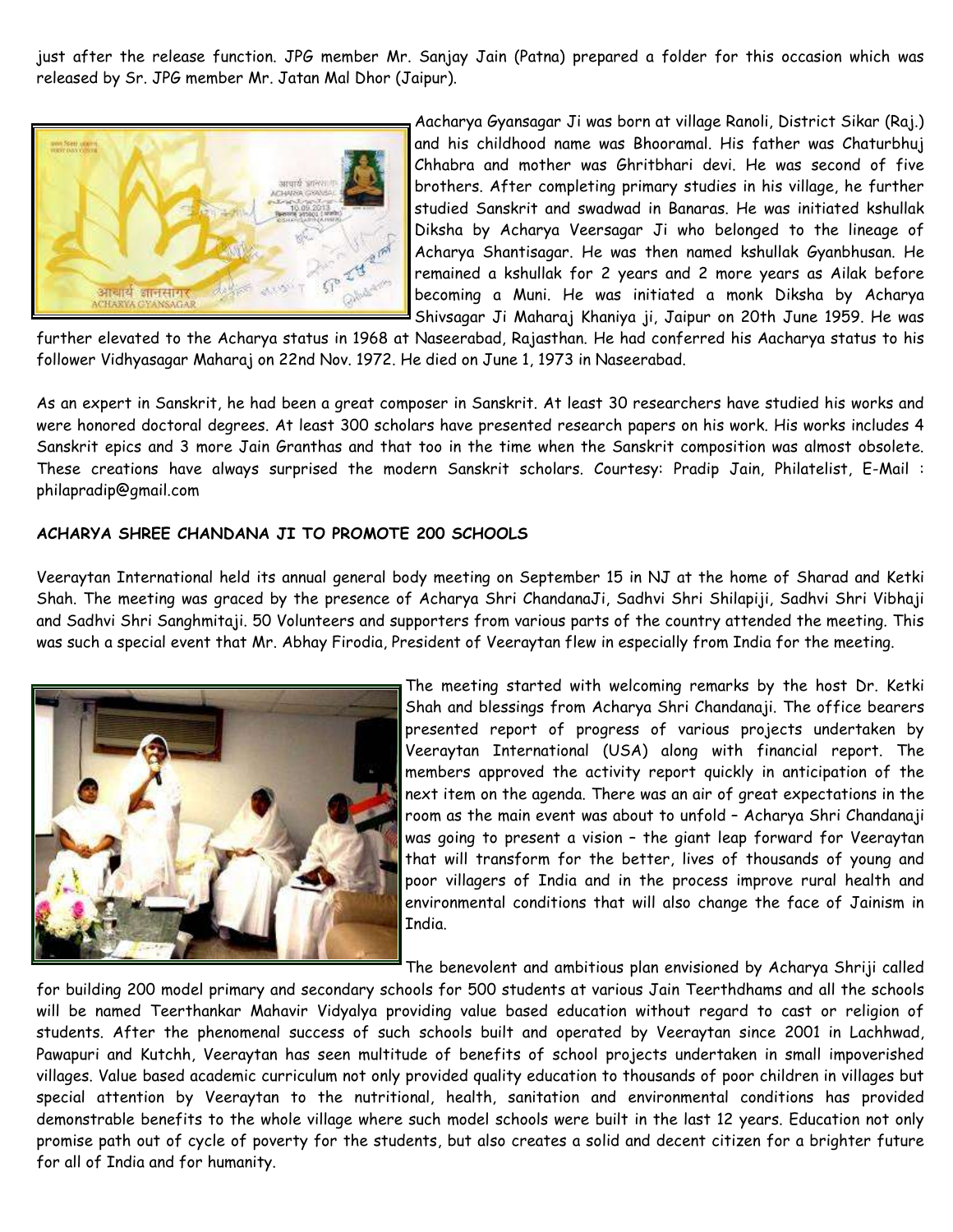For Veeraytan, the reason to focus on Jain Teerthdhams is very instructive. We have all wondered why a school age child is hanging around our Temple during the day and not in school. All of the Terrthdhams, without exception are a hotbed of institutionalized poverty. Generally native Jains have left the towns for cities to the extent that many of our Teerths have no local jain population. A town with a Teerhdham develops a culture of dependency – dependence on pilgrims for their generosity – no major industry or commerce providing job opportunities. Furthermore the pilgrims arrive in high spirits with charity in their heart but they have no attachment to the town or the town's population. That "benign neglect" attitude is reciprocated by the local population that view pilgrims only as targets of opportunity to make some money and wait for new pilgrims next day. To break this deplorable situation played out at every Teerthdhams perhaps for centuries, a new approach is needed. By creating opportunities for their new generation to be educated, prosper, be healthier and becoming a useful member of their society, Veerayatan sees this as our duty to the town hosting our Teerth and an opportunity to practice Mahavir's message of compassion and service to the poor and needy.

This gradual transformation/ betterment of a town by an ideal school is not just a theory. The schools in Bihar and Kutchh built by Veeraytan over the last 12 years has proved to be an exemplary laboratory for this social and educational experiment. Now it is time to expand our horizon and make every one of our Teertdham an ideal village, a seat of decent education, where poverty will be on decline, life expectancies of children will rise and jains will be seen as saviors of their town. Veeraytan's own Teachers training college can provide the teachers for the new schools. By following Bhagwan Mahavir's message, we can bring these towns to their former glory and revive Jainism to the places where Jainism was once a dominant presence.

The proposal to build schools at our Teerthdhams by Acharya Shri Chandanaji received overwhelming support from those who were present at the meeting –one after another, 20 individuals stood up – each pledging to sponsor one school. The power of the idea, spirit of giving and the opportunity to be an agent of change so appealed to these generous souls that no one asked how much they will have to contribute! The meeting was adjourned for lunch break.

When everyone returned from lunch break, Acharya Shri Ji proposed a Global conference of Veerayatan family be held in 2014 to work out details of how a massive project of 200 schools will be carried out. Various committees for detailed planning and financial controls will have to be formed and awareness will have to be raised for the dream to become a reality. Dr. Vinod Shah of MD proposed the name of Dr. Kiran Patel of Tampa, FL (Past President of AAPI) to be the Convener of the conference approximately a year from now in 2014. It is expected that one hundred international delegates and 100 US delegates will gather to brainstorm and propose a plan for implementation at the 2014 Veeraytan Global Conference. Over the next 4 to 6 weeks, Dr. Patel, in consultation with Acharya ShriJi and Veerayatan International Board form various committees for the conference.

Last speaker of the day was the one everyone was waiting to hear from. Veerayatan President Abhay Firodia, made a detailed presentation on issues ranging from acquisition of land, budget, construction, government permits, corpus funds for sustaining the schools after the construction, hiring of staff and the teachers and Veeryatan's vision. His presentation was so thorough that it answered all the questions there were on this ambitious and visionary project. Lastly, Abahyji proposed that Sadhvi Shri Shilapiji be the overall manager of the entire project with divine guidance from Acharya Shri Chandanaji. Everyone applauded the idea as Sadhvi Shri Shilapiji graciously accepted the responsibility. Source : Dilip Shah, Philadelphia, US, Past President JAINA.

### देशभर में मनाया जाएगा पुष्कर जन्मोत्सव समारोह

साधना के षिखर पुरुष विष्वसत उपाध्याय पूज्य गुरुदेव श्री पुष्कर मुनि जी म0 का 104 वा जन्म जयन्ती समारोह देष भर के विविध अचलों में आयोजित होगा। उपाध्याय पूज्य गुरुदेव श्री पुष्कर मुनि जी म0 की कमें स्थली उदयपुर स्थित गुरु पुष्कर पावन धाम, श्री तारक गुरु जैन ग्रन्थालय में 17 अक्टूबर 2013 को रक्तदान षिविर आयोजित होगा।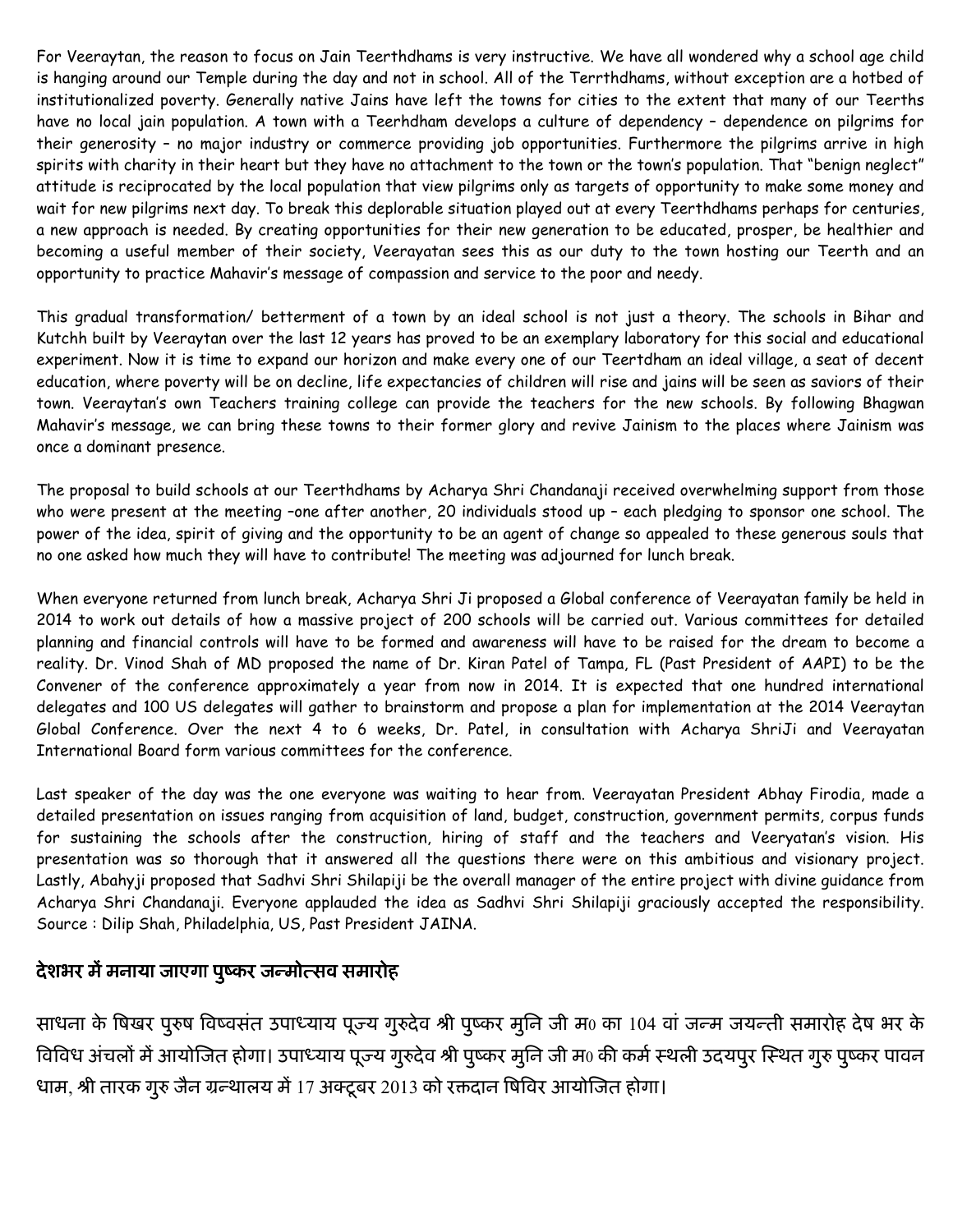मुम्बई के खार क्षेत्र में चातुर्मासरत श्रमण संघीय सलाहकार श्री दिनेष मुनि जी म0, डाॅ0 द्वीपेन्द्र मुनि व डाॅ. पुष्पेन्द्र मुनि के पावन सान्निध्य मे दिनांक 6 अक्टूबर 2013 को राष्ट्रीय स्तर पर समारोह आयोजित होगा। पुष्करवाणी गुरप ने जानकारी देते हुए बताया कि सूरत गुजरात में उपाध्याय श्री रमेष मूनि जी म0 व उपप्रवर्तक डॉ0 श्री राजेन्द्र मूनि जी म. के पावन सान्निध्य में 20 अक्टूबर को विराट रुप में समारोह मनाया जाएगा। इसी क्रम में तमिलनाडू राज्य के चैन्नई शहर के साहूकारपेट जैन स्थानक में उपप्रवर्तक पं0 रत्न श्री नरेश मुनि जी म0 एवं महासाध्वी डॉ0 श्री दर्शनप्रभा जी म0 के सान्निध्य में 20 अक्टूबर को भव्यातिभव्य रुप में समारोह आयोजित होगा। इसी प्रकार होसपेट कर्नाटक में उपप्रवर्तिनी महासाध्वी श्री चंदनबाला जी म. के यहां 17 अक्टूबर, हबली कर्नाटक में महासाध्वी श्री प्रियदर्शना जी म0 16 अक्टूबर, चैन्नई के उपक्षेत्र सी.यू.षाह जैन स्थानक में उपप्रवर्तिनी महासाध्वी श्री सत्यप्रभा जी म0 17 अक्टूबर, उदयपुर पंचायती नोहरे में उपप्रवर्तिनी महासाध्वी डॉ. श्री दिव्यप्रभा जी म0 13 अक्टूबर, समदड़ी राजस्थान तपज्योति महासाध्वी श्री मंगलज्योति जी म. सा. 17 अक्टूबर, के0 जी0 एफ कर्नाटक महासाध्वी डॉ. श्री प्रतिभा जी म. सा0 22 अक्टूबर एवं दिल्ली पष्चिम विहार में महासाध्वी डॉ0 श्री स्नेहप्रभा जी म0 सा0 17 अक्टूबर, थेरगांव: पूना ( महाराष्ट्र) में महासाध्वी श्री संयमप्रभा जी म0 सा0 17 अक्टूबर, लोहा मंडी आगरा (उत्तरप्रदेष) महासाध्वी श्री शुभा जी म0 सा0 20 अक्टूबर को जन्म जयन्ती समारोह आयोजित करेगें। इसके अलावा पाली राजस्थान में उपाध्याय प्रवर श्री मूलमुनि जी म0 के सान्निध्य में 17 अक्टूबर, सूरत शहर के त्रिकमनगर में चातुर्मासरत साध्वी शांताकुंवर जी म0 के सानिध्य में 20 अक्टूबर को समारोह आयोजित होगा। गोगुन्दा, गुरु पुष्कर महाविद्यालय - गुरु पुष्कर नगर, नान्देषमा, जोधुपर, पाली, समदडी, जालोर, विरार, पालघर, बोईसर, थाणा, भिवण्डी, पूना इत्यादि क्षेत्रों में भी जन्म जयन्ती समारोह कार्यक्रम संपन्न होगा।

#### ACHARYA LOKESH MUNI HONORED WITH PEACE AWARD BY INDIAN CONSUL GENERAL IN USA

New York, September 20th, 2013, Consul General of India in New York, Mr. Dhyaneshwar Mulay organized a welcome function to honor H H Acharya Dr. Lokesh Muni in the Indian House of New York. Representatives of several Indo-American Associations and Peace Loving Americans were invited to honor H H Zachary Dr. Lokesh Muni, an eminent Indian Spiritual Leader who delivered a speech on "Futurewithout Violence".

Acharya Dr. Lokesh Muni, Founder-President of Ahimsa Vishwa Bharati mentioned that not only India and United States, but the whole world is affected by Violence and Terrorism. Peace is the key for the development, violence and terrorism is not a solution to the problem. The United States and India need to cooperate in order to stop terrorism and violence. He also commented that the problem should be eliminated at the root level permanently rather than solve it temporarily. While elaborating the theme, he added "Nations are investing enormous sums of money in the development of armaments and nuclear weapons, but very little is being spent on peace. It is ironic that we seek the fruits of peace without investing anything in it. Let us talk together. Let us meet other (of diverse backgrounds) and walk a few steps together". He also mentioned that peace, non-violence and harmony are the only way to establish a better world. He also said that poverty, illiteracy and growing population are the bottlenecks. He appealed to world spiritual leaders to work closely together on this mission for better society. In regard to the Washington Shootings, Boston Bombings, Syrian Chemical Attack, and Bombay attack, he said, Nations are investing enormous sums of money in the development of armaments and nuclear weapons, but very little is being spent on peace.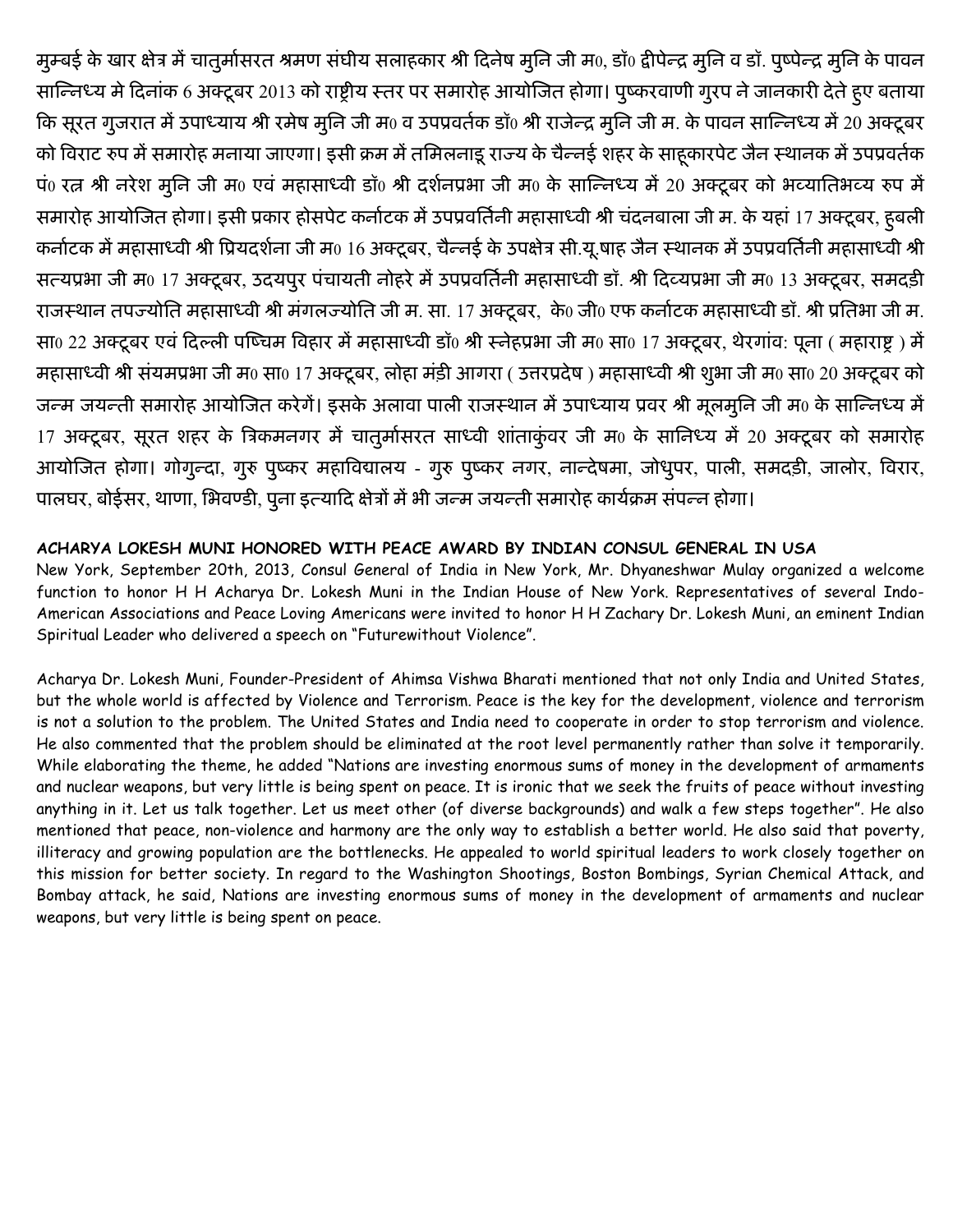

In his Welcome Address, Consul General Mr. Dhyaneshwar Mulay said that not only India and the United States but the whole world is affected by violence and terrorism. He called upon the political and the religious leaders and the NGO's to come forward to check the violence, terrorism and strengthen the unity of mind. He was addressing peace march led by Acharya Dr. Lokesh Muni. He further said that Peace march is not only the ideal for India but it inspires the whole Society and world. The march led by munishree plays a great role in establishing peace and harmony in the society.

Assemblyman Mr. William Scarborough mentioned that India is going to be an economic power and in the future, India will become a world economic power. He said that he has seen so many different forms of violence growing that he believes everyone

needs to unify to find more effective methods against violence and terrorism. He honored Acharyaji for his contribution towards peace and harmony and presented with a citation.

On this occasion, Reverend Henry Fury, Superintendent Cynthia Randina, Mr. Amir Dossal, Mr. Roger Sengupta expressed their views. Introduction of Acharyaji by Prof Bipin Sangankar. Bhajans by Miss Preeti Seth enthralled the audience. The evening was adorned by the presence of Renowed Social worker, Padmashree Dr. Sudhir Parikh, Dr. Navin Mehta, Mr. Karamjit Dhaliwal, Mrs. Uma Sengupta, and Ms Ujwala Shah. Source : Muni Lokesh, E-Mail : munilokesh\_india@yahoo.co.in

### JAIN MUNIS TO BECOME BRAND AMBASSADORS FOR HERITAGE PROMOTION

JITO has roped in around forty Jain Munis to promote heritage tourism through their religious discourses. While big corporate and multi-nationals may be scratching their heads trying to find out innovative ways of branding and advertising their products, here is our very 'desi' & innovative way of publicising a programme.



Gone are the days when the Jain Maharaj restricted their talks to religious discourses and teachings on Jainism. If all goes as per plans, soon they will be heard talking about the community's unique heritage walk, covering ancient derasars in the city, during their religious discourses. According to Jain International Trade Organization they wish to promote their heritage walk project in Ahemedabad. Around 40 Maharaj have agreed to mention the walk during their discourses. The heritage walk is a joint initiative by Jito and NGO City Heritage Centre. The Jain heritage walk was started in the city in March, and

in inaugural walk hundreds of Jain Munis and devotees participated in hitherto unnoticed and unexplored monuments in the walled city.

### अब शाकाहारी व मासाहारी जैन होने का खतरा : तरुण सागर

सितम्बर 23, 2013, जयपुर। मुनि तरुण सागर ने कहा कि भगवान महावीर स्वामी के निर्वाण के बाद इन 2500 वर्षों में जैन समाज कभी दिगंबर-श्वेताबर, कभी मूर्तिपूजक और स्थानकवासी, तो कभी तेरहपथी और बीसपथी के नाम से बटता रहा है, लेकिन आज अगर नई पीढ़ी को जैनत्व के संस्कार नहीं दिए तो आने वाले समय में जैन समाज में एक बटवारा और सुनिश्चित है और वह बटवारा इतना खतरनाक है कि खुद महावीर भी हमें क्षमा नहीं कर सकेंगे। वह बटवारा होगा शाकाहारी जैन और मासाहारी जैन का।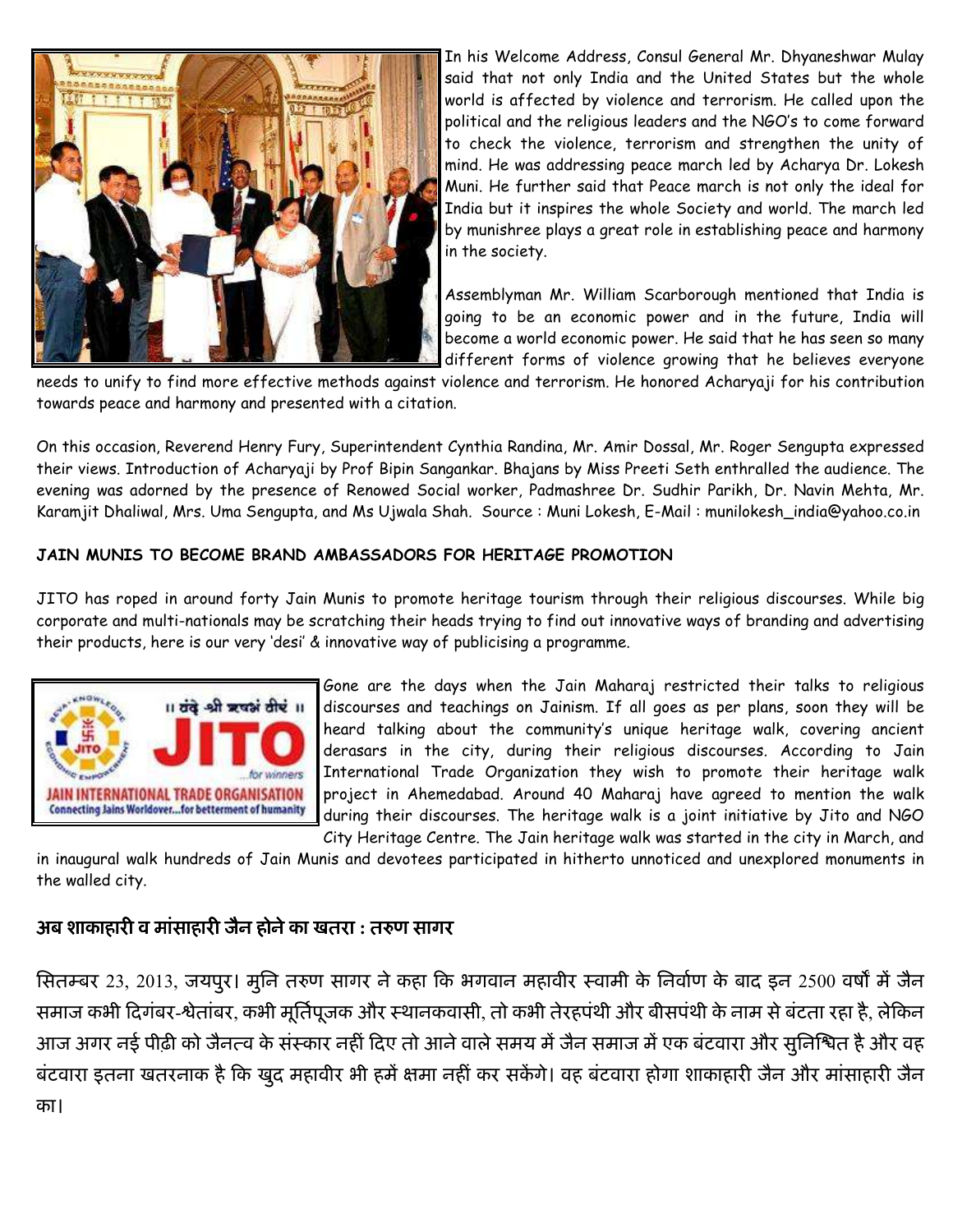

सकल जैन समाज व चातुर्मास समिति द्वारा सुबोध कॉलेज में रविवार को हुए श्वेतांबर व दिगंबर जैन संतों के ऐतिहासिक क्षमावाणी समारोह में उन्होंने कहा कि बच्चों को तो गधे-घोड़े भी पाल लेते हैं। आप उन्हें केवल गोद में ही न बिठाएं, वरन जैनत्व के संस्कार भी दें, ताकि वे मूलधारा से भटक न पाएं। जैन समाज को शांतिप्रिय व अहिंसक समाज होने की छवि सदियों की तपस्या के बाद मिली है। इसे बनाए रखने की जिम्मेदारी नई पीढ़ी को जैनत्व के संस्कार देकर दें। कार्यक्रम में जैन समाज के सभी पंथों के संत-मूनि मौजूद थे। मुनिश्री तरुणसागरजी के अलावा मुनिश्री चंद्रप्रभ, मुनिश्री ललितप्रभ, मुनिश्री सिद्धसेन, सुबोध मूनि, आर्यिका सम्यक मती भी मंच पर मौजूद थी।

मुनिश्री चंद्रप्रभजी ने कहा कि दिलों में दूरियां हैं तो धर्म, उपवास और मासखमण जैसी तपस्याएं व्यर्थ हैं। क्षमा के द्वार से गुजरकर मोक्ष तक पहुंचा जा सकता है। जो झुकता है वही पाता है। झुकना जिंदा होने का सबूत है। बालाचार्य सिद्धसेन ने कहा कि क्षमा मांगना, क्षमा करना जैनधर्म की विशेषता हैं। सभा को सुबोध मूनि, आर्यिका सम्यक मती ने संबोधित किया। क्षमावाणी के रूप में जैन संतों ने गले लगकर एक-दूसरे से क्षमायाचना की। जब संत गले मिल रहे थे तो इस अद्भुत दृश्य को देखकर पूरी सभा भावविभोर हो उठी।

# NEWS FROM TEMPLES

### FLORIDA JAIN SOCIETY BUILDS ALTAMONTE SPRINGS JAIN TEMPLE



September 11, 2013, The Jain Society of Central Florida will hold an inauguration ceremony Sept 12-15 for their temple under construction in Altamonte Springs. The ceremony includes moving into the facility which is nearing completion. The temple, being built at 407 W. Citrus St., is in the design of a traditional Jain temple in India. The Central Florida Jain Society, comprised of about 400 members, has been meeting in a small home next to where the temple is being built. The Jain Society of Central Florida was formed in the 1990s.

### MOODABIDRI THEFT - JAIN BHATTARAKHA'S TO LEAD PROTEST URGING CBI INVESTIGATION

(An English translation of the press release in Kannada as release by Moodabidri Jain Samaj)

Moodabidri (Dakshina Kannada District, Karnataka), September 30, 2013: A day long silent protest has been organised in the premises of the ancient thousand pillars temple (Tribhuvana Tilaka Chudamani Temple) at Moodabidri on October 2, 2013 urging the Government of Karnataka to recommend the case for CBI (central bureau of investigation) enquiry. Eight (Ashta Mathadisha's) Bhattarakhas belonging to the different Jain Muths of Karnataka along with Dr. D. Veerendra Hegde the Dharmadhikari of Sri Kshetra Dharmasthala will lead the protest. The protest will be held from 8.30 A.M. and around 2000 Jains from across Karnataka are expected to assemble at the venue and extend their support. This was communicated by the members of Moodabidri Jain Samaj in a press release today morning at a press conference held in the premises of the thousand pillars temple.

Appreciative of Police Action - Following the theft of 15 anciet, antique, precious Jain idols from Siddantha Darshan temple on the night of July 5, 2013 the police department have taken stern follow up action in the case and were able to trace the sources of 8 idols out of the total 15 that were stolen. Further, they were able to arrest Ghanshyam Das from Orissa the main accused who stole the idols in the case and they were also successful in arresting Subhash Sancheti alias Rajaji of Chattisgarh who is said to be the person who bought the idols from Ghanshyam Das. The Jain community is highly appreciative of the police action until this stage.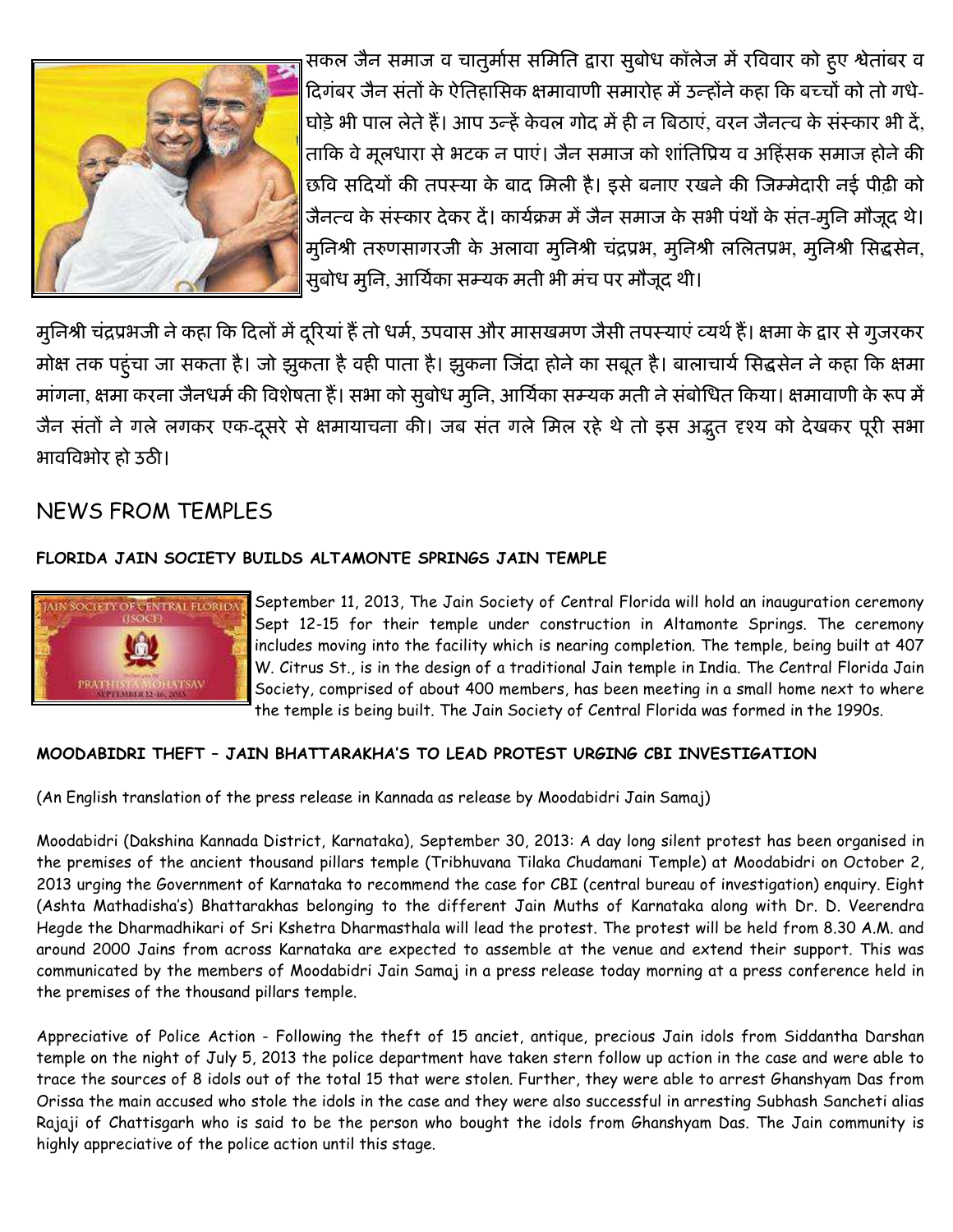

Delayed Progess in the Case – Though the police made quick advances in the investigation of this case, the progress has delayed after the arrest of Rajaji. The police haven't been able to make any further inroads in the case after this and have not recovered all the idols nor have been able to extract any further details from the chief accused and the buyer of idols.

Urge of CBI Enquiry – The undue delay in the case has been a matter of concern to the Jain community and since the case is of grave national importance and is related to three different states (Karnataka, Orissa and Chattisgarh) they have been urging for CBI investgation. In view of the above facts and circumstances the Jain Samaj

has urged CBI enquiry in the case.

Jain Bhattarakha's who will be leading the Protest – Along with Dr. D. Veerendra Hegde the Dharmadhikari of Sri Kshetra Dharmasthala the following Jain Bhattarakha's will also be leading the protest.

- His Holiness Swasti Sri Charukeerthi Bhattarakha Swamiji, Moodabidri Jain Muth.
- His Holiness Swasti Sri Lalithakeerthi Bhattarakha Swamiji, Karkala Jain Muth.
- His Holiness Swasti Sri Devendrakeerthi Bhattarakha Swamiji, Hombuja Jain Muth.
- His Holiness Swasti Sri Lakshmisena Bhattarakha Swamiji, Narasimharajapura Jain Muth.
- His Holiness Swasti Sri Bhattakalanka Bhattarakha Swamiji, Swadi (Sonda) Jain Muth.
- His Holiness Swasti Sri Vrushabasena Bhattarakha Swamiji, Lakkavalli Jain Muth.
- His Holiness Swasti Sri Bhanukeerthi Bhattarakha Swamiji, Kambadahalli Jain Muth.
- His Holiness Swasti Sri Dharmasena Bhattarakha Swamiji, Amminabhavi (Varur) Jain Muth.

Source: Nitin H.P., Jain Heritage Centres News Service

#### CHHATTISGARH GOVERNMENT ASKS KARNATAKA FOR CBI PROBE IN IDOLS MOODBIDRI THEFT CASE

Sep 18, 2013, Chhattisgarh Government has requested the government of Karnataka to initiate CBI probe in the ancient Jain idols case where 15 rare Jain idols were stolen from Karnataka in July and the interstate trail through about four states led to a leading jewellers group in the controversy. In the context, chief secretary Sunil Kumar has written a letter to chief secretary of Karnataka government S. V. Rangnath, stating that Chhattisgarh's director general of police had also dispatched a letter to Karnataka's DGP in the backdrop of the theft on September 10, and has endorsed the same to him too. Sunil Kumar stated in the letter that Karnataka police has made sincere efforts and Chhattisgarh police have also provided necessary assistance in investigation of the case. The Jain community in Chhattisgarh has handed over memorandum to Governor of the state on September 7, demanding immediate arrest of the culprits besides seizure of the stolen idols. The Jain community in Raipur has also staged demonstrations and demanded that the case should be handed over to Central Bureau of Investigation (CBI).

The chief secretary further stated in the letter that as the missing idols are priceless antiques, the involvement of some interstate or international gangs in the case cannot be ruled out. However, Chhattisgarh government opined that if the case is handed over to CBI for further investigation, it will not only be an appropriate response to the demands of the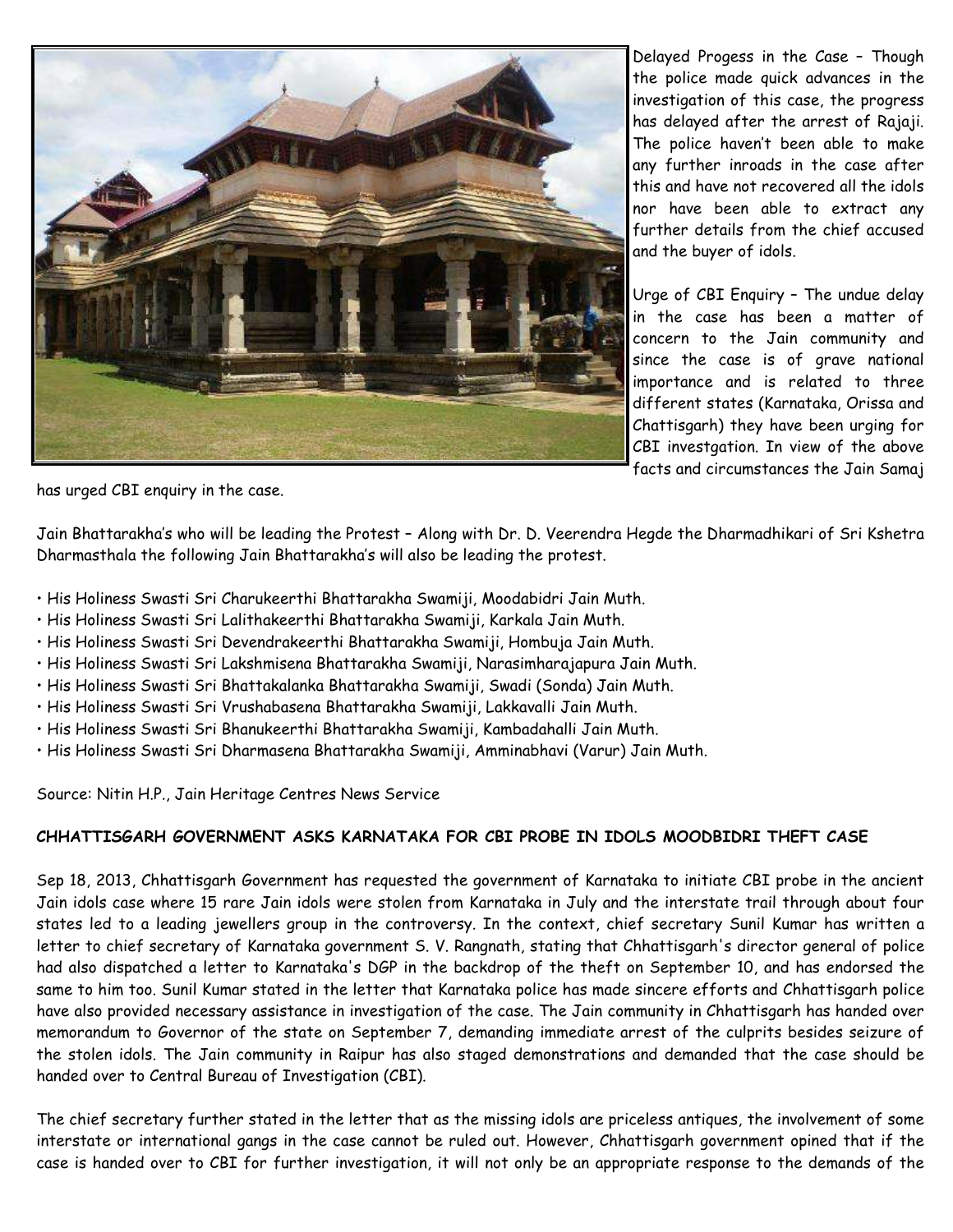Jain community but will also be a proactive measure in the interest of speedier investigation. The decision in this respect, however, has to be taken by the government of Karnataka and the central government, stated Sunil Kumar in the letter. Theft of rare antique idols from Karnataka turned into a major controversy as the Jain community here is anguished over "non-cooperation" by state police due to the accused alleged links with an influential jewellery chain group of central India.

#### RAIPUR, JAINS SET DEADLINE FOR RECOVERY OF STOLEN IDOLS

Sep 12, 2013, RAIPUR: Theft of rare antique Jain idols from Karnataka is snowballing into a major controversy far away in Chhattisgarh, as the Jain community here is anguished over "non-cooperation" by state police due to the accused alleged links with an influential jewellery chain group of central India.

Jain acharya Vivek Sagar, who led a delegation of community members and submitted a memorandum to the state government last week, has given a September 30 ultimatum for recovery of idols and arrest of thieves; failing which he would not take food. Community members said, 15 rare Jain idols were stolen from Karnataka in July and the inter-state trail through about four states led to a leading jewellers group in Chhattisgarh after a Bhilai-based showroom of this group was raided by the Karnataka police early last month and arrested Subhash Sancheti, also known as Rajaji, the owner of Bhilai branch and brother-in-law of chain's owner.



On the other hand, opposition Congress is demanding a CBI probe into the theftalleging that state police was not cooperating. State Congress president Charan Das Mahant said the state police's reluctance was apparently visible in its actions and it did not cooperate with the Karnataka police during the preliminary stages of its investigations. "The probe needs to be handed over to the CBI", he demanded. Faced with criticism that police was dilly dallying because of the accused links with the influential business group, director general of state police Ramniwas said "It's an international racket. We have requested the Karnataka police to handover the probe to CBI". He also claimed that the arrests made from within the state were with the help of the state police. Meanwhile, state government sources said top officials are in touch with their Karnataka counterparts to reassure its cooperation in the wake of Chhattisgarh government facing criticism from Jain Community that its police did not cooperate. Indications are that chief minister Raman Singh is also in favour of handing over the probe to CBI.

Local community members said the police had claimed that they have so far recovered eight of the 15 stolen idols and five of the costly idols have been melted. They don't believe this melting theory and suspect that they have probably been smuggled out of the country. Idols, dating back to 200 BC two centuries before Christ, belonged to Guru Basadi temple in Moodbidri, a religious town of Dakshin Kannada. After the theft on July six, police identified the thief as Ghanshyam Das of Orissa. Karnataka police later raided his father-in-law

Digambar Mohanty's house in Bhubaneswar and recovered three intact idols and molten metal, apparently that of five that had been melted. Mohanty and Diptimayee, wife of Das, were arrested and later Das was detained by the Andhra Pradesh police. Subsequent interrogation of the accused led the Karnataka police to Bhilai, where they raided the showroom. "I don't think the government's intent is to shield anyone. Let's examine at which level there was noncooperation from the police. We can take appropriate action", state home minister Nankiram Kanwar said.

#### MOODBIDRI BHATTARAK SHREE CHARUKIRTIJI SPEAKING TO A. K. JAIN, EDITOR, AHIMSA TIMES

Bhattarak Shree Charukirtiji of Moodbidri was interviewed by Mr. A. K. Jain, Editor, Ahimsa Times, at New Delhi on Sunday 29th September, 2013 about Current Issues and in particular theft of precious idols at Moodbidri.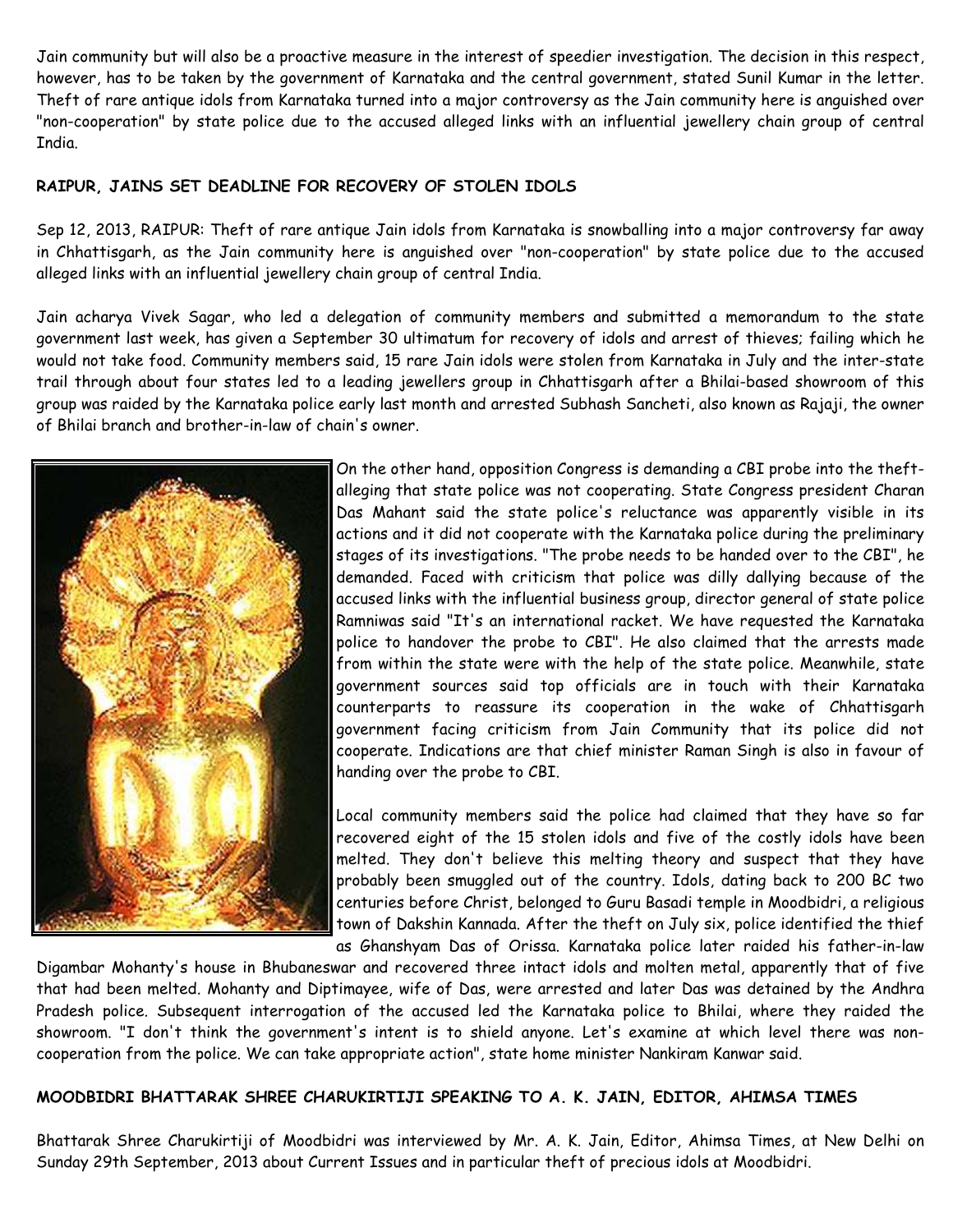Click on photograph to hear the message.



#### COMMUNITY ACTION & REACTION

LETTER BY SHRI R. P. JAIN REQUESTING CBI ENQUIRY IN MOODBIDRI THEFT CASE



To, Mr Ahmed Patel Political Advisor, All India Congress Committee 24 Akbar Road, New Delhi

Dear Sir,

Subject: The non-action by the Karnataka Chief Minister Shri Siddharamaiah for referring to CBI enquiry about the theft of Rare Precious Antique Jain idols from a Jain temple at Moodabidri (Karnataka).

Background - With reference to the above subject I hereby would like to bring to your kind notice about:

1. The theft that had occoured on the night of July 5, 2013 in Siddantha Mandir at Moodabidri, a small town located at a distance of 37 Kms away from Mangalore.

2. 15 rare antique Jain idols made out of precious stones & gold worth several millions of dollars in the international market were stolen by a notorious idol thief Ghanshyam Das of Orissa.

#### Karnataka Police Action

1. A complaint was given in this connection on the morning of July 6, 2013 by the Jains of Moodabidri in connection with the theft to the Mangalore police.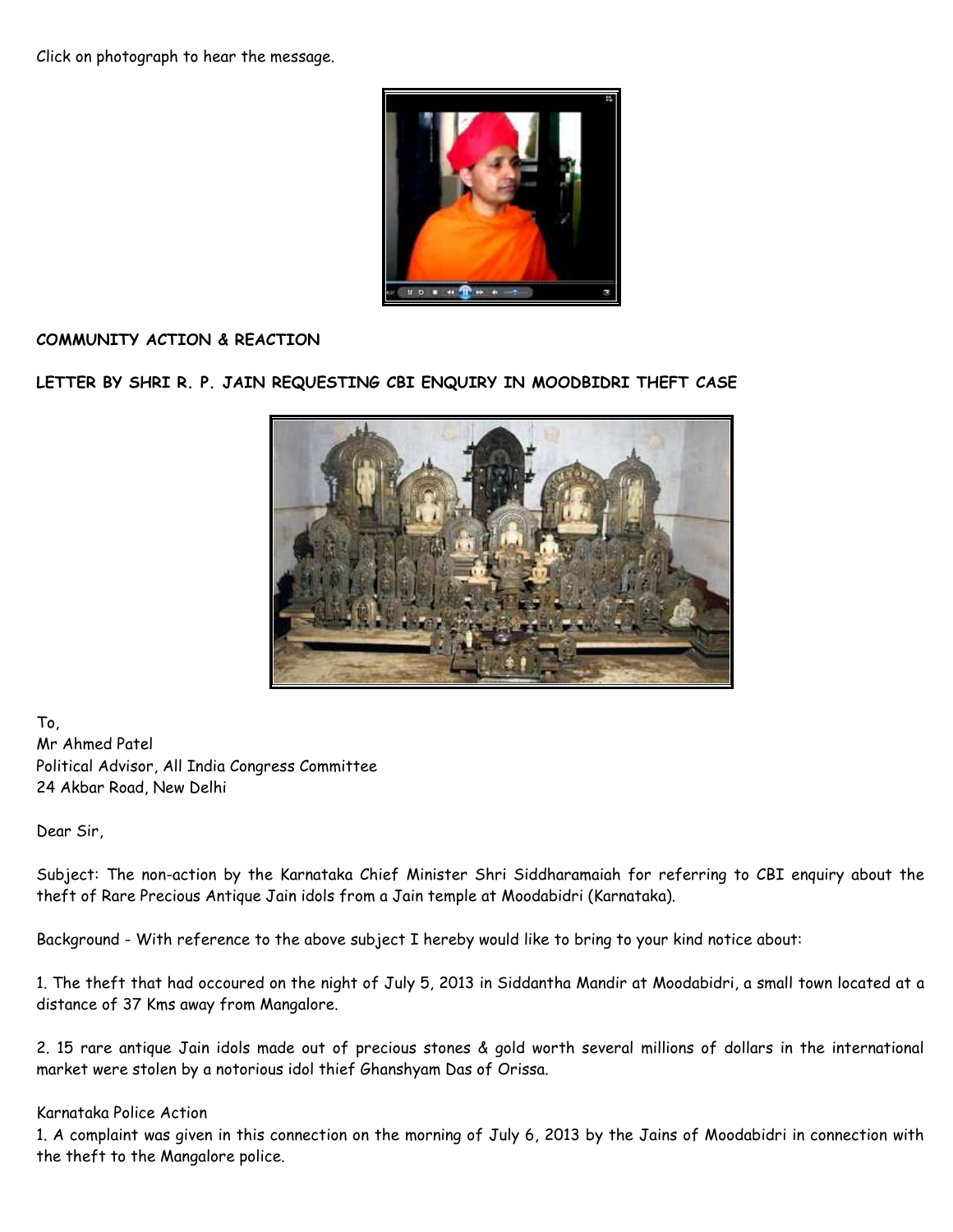2. Swiftly responding to the complaint the Police Commissioner of Mangalore City Mr. Manish Khabhrikar & Mr. S .Ravikumar (Assistant Commissioner of Police, Mangalore North) swung into action. They came into action based on various clues provided to them by localites.

3. As fallout of this several teams of police were formed to investigate the case intensely.

Based on various leads Mr. Manish Khabhrikar & Mr. S. Ravikumar and their team landed at Bhubaneswar and with the help of Orissa police conducted a raid where the young aggressive wife, Dipthimai Mohanty Patnaik (who herself is a law student) and her father (who was an employee of the Government of Orissa) were arrested and 3 stolen precious antique Jain idols were recovered along with approx. 1.2 KGS of gold. The police also checked the gold smith there who admitted that it is his seal on the gold biscuit.

4. The accused were produced before the Orissa court and brought on transit demand along with Orissa police lady officer to Moodabidri where they were produced at the Moodabidri court.

5. Subsequently, during the investigation it was observed that the thief Ghansham Das had 59 mobile SIM cards issued from different states. The Mangalore police were tracking the thief but he was so clever so as to not to stay for more than one night at one place.

6. Due to efficient tracking, he was nabbed at Sri Kalkulam along with Andhra Pradesh police and produced in the court for transit demand there and was brought to Moodabidiri.

7. During the interrogation he admitted having stolen all the 15 idols but he said that he has sold the remaining idols to one Subhash Sancheti of Durg, Chattisgarh who is a franchise and/or partner of M/s Anoopchand Trilokchand, the largest jewellers of Chattisgarh.

8. Hearing from the thief that the buyer of the stolen idols has been buying stolen items for last four years and is very strongly connected with Chattisgarh Government, the Police Commissioner Manish Khabrikar, his ACP Mr Ravi Kumar and their team in pursuit of the buyer of the stolen idols landed in Chattisgarh. However, Subhash Sancheti could not be arrested for 5 days despite high profile attempt by Mangalore Police. After his arrested he was presented to the local court and on transit remand he was brought to Moodabidri.

9. This Subhash Sancheti is a very intelligent and sharp person and knows the implications of admitting any role and has been maintaining a stand that he knows nothing. It is only through narco analysis of Ghanshyam Das and Subhash Sancheit, details and truth would come to light.

10. There is a stalemate in the court and although the Moodabidri Judiciary is very sensible and upright, they need some proof to prosecute Subhash Sancheti.

Karnataka Police's Limitations- The Mangalore Police has acted and arrested people in other states with arrest warrants but is not in a position to frequently travel, stay for long periods and conduct investigations particularly in Chattisgarh and Bhubaneshwar. Since this is a matter covering 4 states and being aware that such items are easy to smuggle out of the country, indepth enquiry by CBI is urgently required.

Chattisgarh Jain Community's reaction-

1. Since there was initially no swift action by Chatishgarh Government/administration the Jain community took out a public march on Saturday 7th of September, 2013 led by a Digambar Jain ascetic Acharya Sri Viveksagarji. He said that unless the Government announces a CBI enquiry by Septembr 30, 2013, he will have to go on a fast unto death to save Jain Religious Heritage.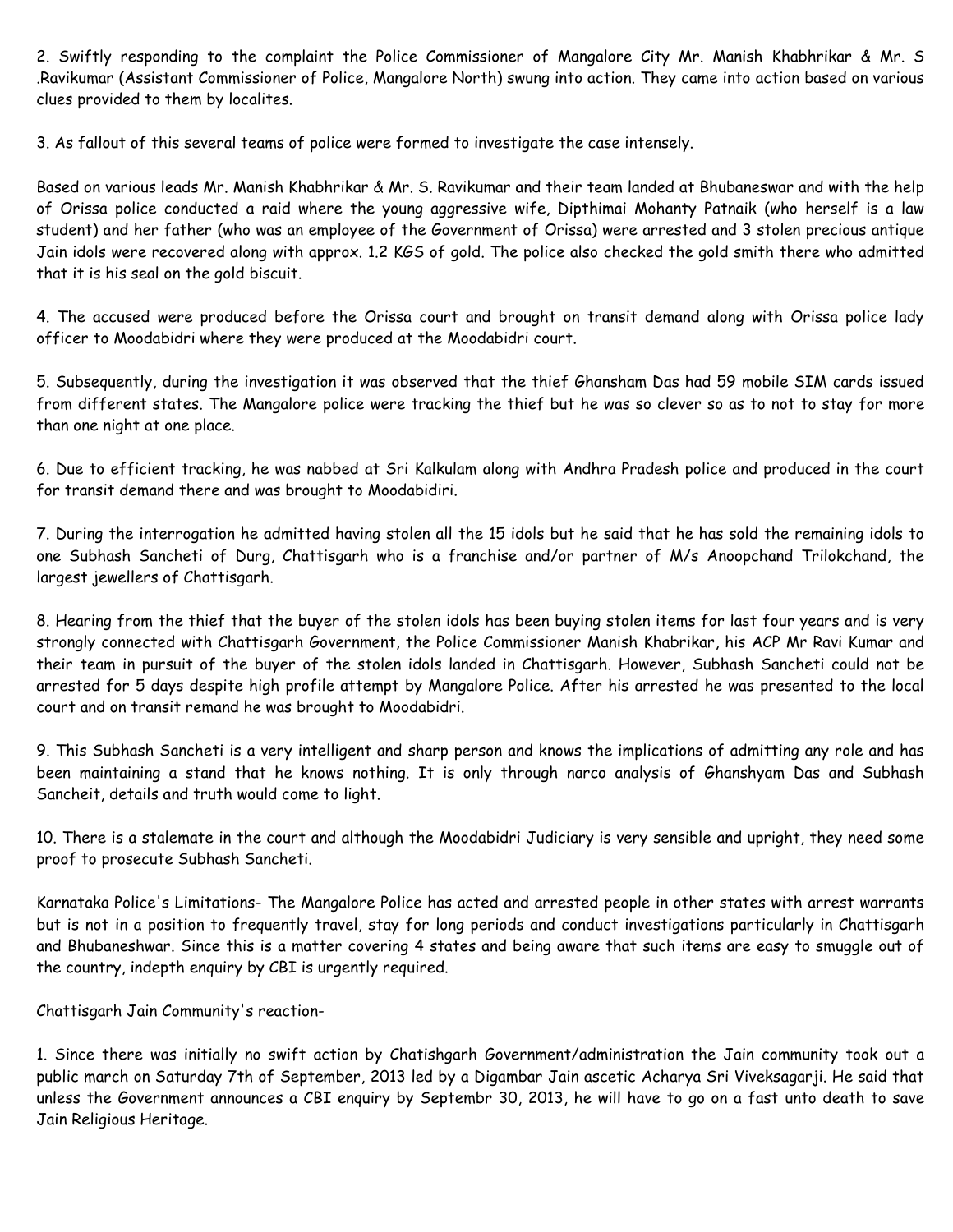2. A memorandum was presented to the Hon'ble Governor of Chattisgarh Mr. Shekhar Dutt by Mr. Gajendra Patni, President of Chattisgrh unit of All Digambar Jain Mahasabha (more than a century old organisation).

#### Chattisgarh Government's Action

1. Hon'ble Governor Mr. Dutt said that although there is no President's Rule in Chattisgarh he cannot act independently since a State Government exists, but he will personally speak to the Chief minister Mr. Raman Singh to see that prompt action is taken in this matter and law and order should be maintained in the state.

2. Promptly on his return to Raipur the next day, the Chief Minister Mr. Raman Singh met the Jain Delegation and said that he will give in writing to support the call for CBI Enquiry and that he will instruct the Director General of Police Mr. Ramnivas and the Principal Secretary to contact their counterparts in Karnataka (DGP Ramnivas came on the television channel and said that all action will be taken by the Chattisgarh police to support the call for CBI enquiry).

3. A photo copy of the letter dated September 10, 2013 written by DGP Mr. Ramnivas to Mr. Lalrokhuma Oachau IPS Director General of Police Karnataka is enclosed for your reference.

4. The Chief Secretary of Chhattisgarh, Mr. Sunil Kumar also spoke personally to the Chief Secretary, Government of Karnataka in this matter.

5. Though the Chhattisgarh Government is ready and willing to endorse the action of referring the matter to CBI they are helpless as the recommendation for CBI enquiry has to be initiated by the Government of Karnataka.

Karnataka Government's inaction in spite of Jain Community's Reprsentation

1. Ironically and tragically, even though Mr. Siddharamaiah is fully aware of this ghastly incident and has been presented with a demand by Sri D. Surendrakumar of Dharmasthala (executive president of Bharatiya Jain Mailan) and Sri Abhaychandra Jain (MLA from Moodabidri & Minister of sports in Siddharamaiah's cabinet) for recommending the case for a CBI enquiry, he has shown his resistance citing that the Karnataka Government has not referred any matter for CBI enquiry in the last fourteen years.

2. Totally ignoring the Urgent Action of recommending for CBI Enquiry, he proceeded for his tour to China. While he was away to China the Chattisgarh Government wrote a letter through their DGP and Chief Secretary spoke to their counterparts in Karnataka assuring all kind of support from their Government in this case and urging them to urgently recommend the matter for CBI Enquiry.

3. Further, Mr Surendrakumar and others member of the Jain community in Karnataka met the Home Minister and Principal Secretary of Karnataka. Responding to the delegation, the Home minister and Principal Secretary said that they were prepared for a CBI enquiry subject to an approval from their Chief Minister Mr. Siddharamaiah. They assured that once Mr. Siddharamaiah is back home from China on September 13, 2013 from China, they will talk to him and get a recommendation issued from the Karnataka Government for CBI enquiry by Monday, Septemeber 16, 2013.

4. Most unfortunately, in total contrast to the working of Chief Minister of Chattisgarh, Mr. Siddaramaiah is dilly dallying on the garb of various petty issues absolutely neglecting that the time is the essence in criminal investigation and that these idols could be smuggled abroad if, as per rumours, they have been sold in Bangkok market for Rs. 2,400 crores.

5. There is an old parable that there was a king who went to sleep and gave his sword to his monkey friend to keep flies at bay. A fly came and sat on the nose of the king, the monkey was trying to hit at the fly by the fly flew away and the nose of the king was chopped. Thus, most unfortunately, Mr. Siddaramaiah has not realised, that not only he has failed in his duty as a Chief Minister but he is putting the country's heritage to ransom, encouraging international smugglers and worst of all, is acting as a traitor to Congress Party not only in Karnataka but will have nationwide ramification as not only Jains but also Hindus will vote against Congress and major rival party will stand to benefit tremendously in the forth coming national elections.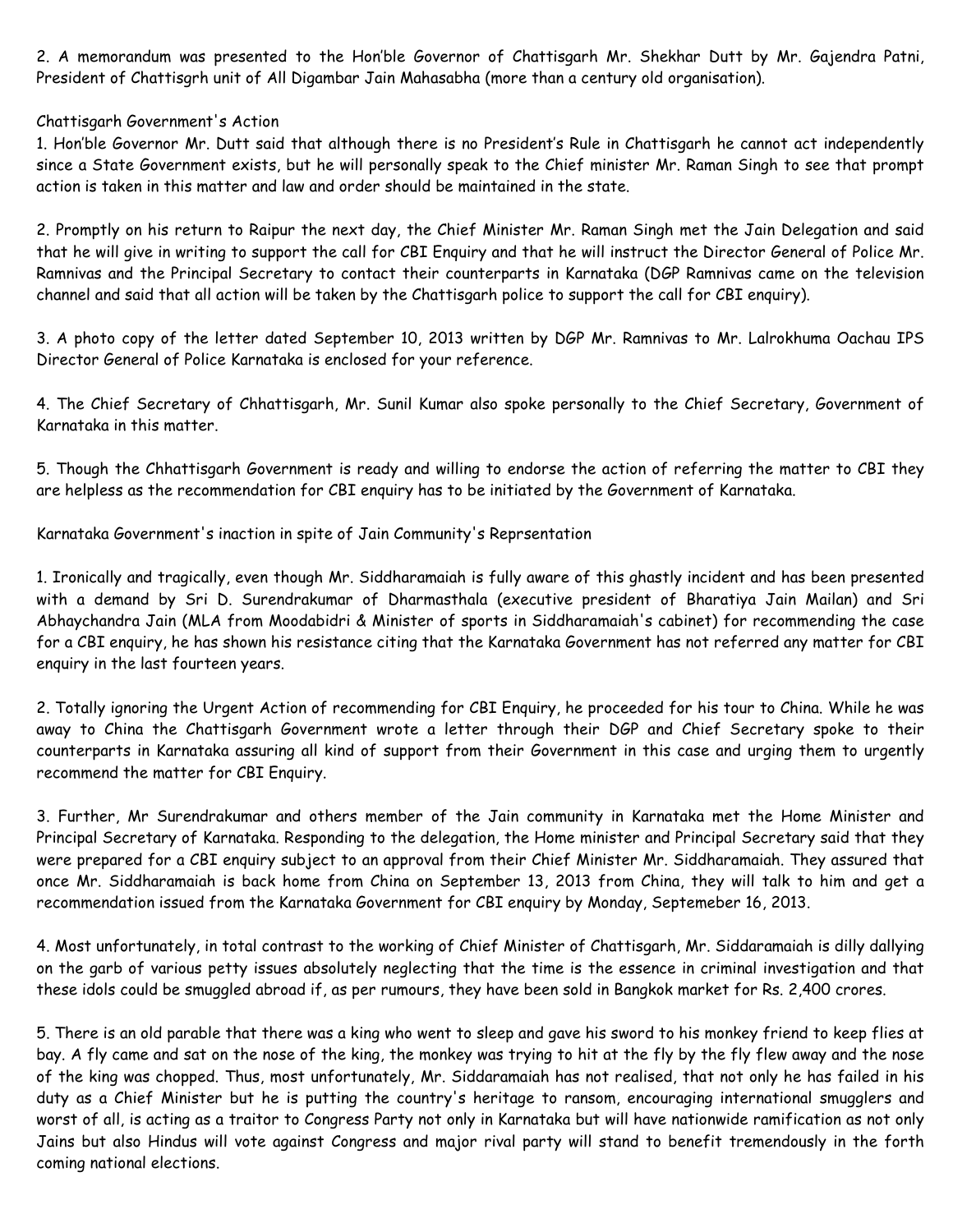To conclude I on behalf of Jain community would request your good self to kindly recommend this case of national cultural importance for a CBI enquiry. Below are my contact details and I am always reachable on phone and I am ready to meet you at your convenience at the very earliest.

R. P. Jain, Flat no.UG-2, C-120 Paryavaran Complex, Saiyad-ul-ajaib, New Delhi - 110030, E-Mail: globaljain@gmail.com, Mob: 93117-75246

### THIEVES STRIKE AT JAIN TEMPLES IN M. P. SILVER ORNAMENTS, CASH STOLEN

September 2, 2013, Ujjain: Miscreants targeted two Digambar Jain temples located in Lakshmi Nagar. They made away with 2.5 kg silver ornaments and cash worth Rs 25,000 from the temples. Jain community people protested against the theft. According to Madhav Nagar police, some unidentified miscreants broke into two Digambar Jain temples in Lakshmi Nagar locality and took away silver ornaments, utensils and cash from the donations boxes. Thieves targeted Adinath Digambar Jain temple and Mahavir Digambar Jain temple. They broke the locks of three gates of the Adinath temple and vanished with three silver crowns, nine chhatra and two thrones. They also unlocked three donation boxes and stole away Rs 20,000. They also broke into nearby Mahavir temple and stole away three chhatra and cash worth Rs 3000 from the donation box. Police was informed after temple priests reached at the temples in the morning. SP Anurag also reached at the spot to investigate the case. Community people in large numbers assembled at the temples and protested against the poor security of the temples. Since there were no CCTV cameras at the temples, police will not be able to catch the accused immediately.

# उदयपुरः दिगम्बर जैन मंदिर से 12 प्रतिमाए चोरी, महिलाएं धरने पर बैठी

16-Sep-2013, उदयपुर: झल्लारा थाना क्षेत्र में दिगंबर जैन मंदिर से चोर 12 जिन प्रतिमाए और कीमती सामान ले भागे। कुछ प्रतिमाए अष्ट धातु और कुछ पाषाण (पत्थर) की है। थाने से महज 200 मीटर की दूरी पर मदिर में हुई वारदात के खिलाफ लोगो ने रविवार को बाजार बंद रखा।



चोरों की जल्दी गिरफ्तारी नहीं होने पर बड़े स्तर पर विरोध प्रदर्शन की चेतावनी दी है। सुबह 5 बजे श्रद्धालु मंदिर पहुंचे तो सभी गेट खुले थे। मंदिर में वेदी पर कोई प्रतिमा नहीं थी। चोरी की सूचना पर जैन समाज के लोग और आसपास के ग्रामीण एकत्र हो गए। इन लोगों ने घटना को लेकर प्रदर्शन किया और आरोपियों की तलाश कर गिरफ्तारी की मांग की। सलूबर डिप्टी अभय सिंह भाटी, थानाधिकारी सज्जन सिंह, एफएसएल टीम के सदस्य मौके पर पहुंचे। उन्होंने टूल मार्क सहित आरोपियों के फुट मार्क लिए। मौके से लोहे की रॉड मिली है। पुलिस ने गांव के मंगनलाल करमेरा की रिपोर्ट पर अंजात के खिलाफ चोरी का मामला दर्ज किया है।

थाने के बाहर धरने पर जा बैठी महिलाए - जैन मंदिर में चोरी के विरोध में रविवार सुबह आठ बजे महिलाए बाजार में आ गई। इन्होंने दुकाने बंद करवा दी। फिर झल्लारा थाने के बाहर धरने पर जा बैठी। इस बीच समाज ने बाजार बंद की घोषणा कर दी। महिलाओं के साथ ही समाज के प्रतिनिधि मडल ने थाने में डिप्टी व सीआई से बातचीत आरोपियों को जल्द से जल्द पकड़ने की मांग की।

ऐसे पता चला चोरी का : सुबह 5 बजे श्रावक मंदिर पहुचे। तब सभी गेट खुले थे। मंदिर मे वेदी पर कोई प्रतिमा नहीं थी। चोरी की सूचना पर जैन समाज के लोग और आसपास के ग्रामीण एकत्र हो गए। इन लोगों ने घटना को लेकर प्रदर्शन किया और पुलिस की लापरवाही पर रोष व्यक्त किया। इधर, झल्लारा के बाजार दिनभर बद रहे। समाजजन ने पुलिस को चेतावनी दी कि चोरी का जल्दी खुलासा नहीं हुआ तो बड़े स्तर पर आदोलन किया जाएगा।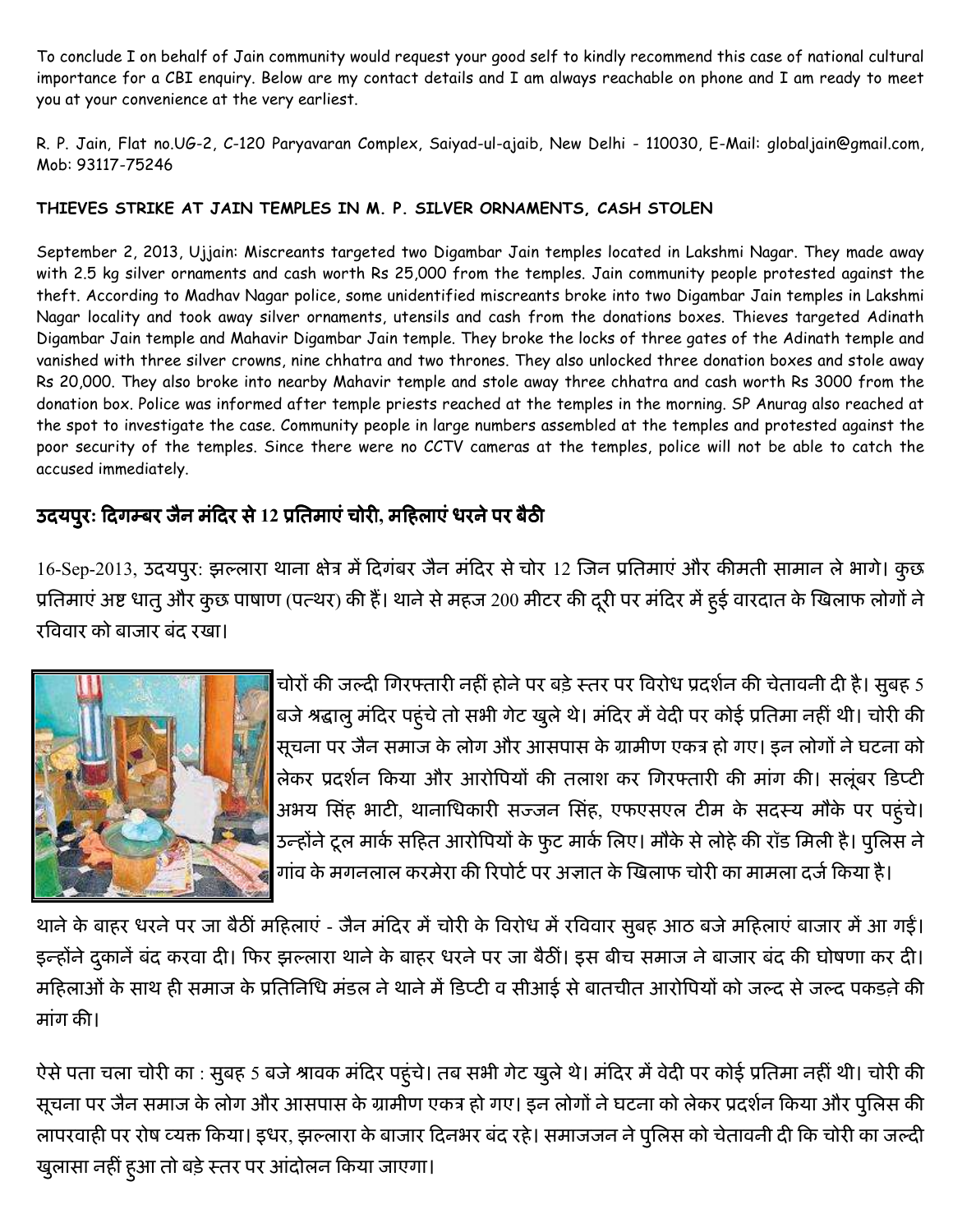पुलिस ने जुटाए सुराग : सलूंबर डीएसपी अभय सिंह भाटी, थानाधिकारी सज्जन सिंह, एफएसएल टीम के सदस्य मौके पर पहुंचे। उन्होंने टूल मार्क और फुट मार्क लिए। मौके से लोहे की रॉड मिली है। पुलिस ने गांव के मगनलाल करमेरा की रिपोर्ट पर अज्ञात के खिलाफ चोरी का मामला दर्ज किया है।

ये मूर्तियां ले गए चोर मंदिर के गर्भगृह में स्थापित धातु से बनी भगवान नेमीनाथ की 10 इंच लंबी प्रतिमा, चौबीस भगवान का बड़ा चौबीष्टा, छोटा चौबीष्टा, बाहूबली भगवान की मूर्ति, आदिनाथ की मूर्ति, महावीर भगवान की मूर्ति, पारस नाथ भगवान की दो प्रतिमाएं, सिद्ध भगवान की मूर्ति, शांति नाथ भगवान की मूर्ति, रानी पदमावती की छोटी व बड़ी मूर्तियां चोरी हुई। मूर्तियों पर लगे चांदी के करीब 700 ग्राम वजनी तीन आभा मंडल, दो माह की दानराशि से भरे गुल्लक, पूजा कक्ष के लॉकर में रखे कलश, पीतल व स्टील के बर्तन चोरी हुए।

# उदयपुर, चोरों ने मंदिर को भी नही छोड़ा, 14 सौ साल पुरानी अष्टधातु की प्रतिमा चोरी

Sep 24, 2013, उदयपुर. ढीकली गांव स्थित प्राचीन जैन व चारभुजा मंदिर से रविवार देर रात चोर अष्टधातु की बेशकीमती प्रतिमाएं और मुकुट चोरी कर ले गए। सुबह जब ग्रामीण पूजा करने के लिए मंदिर आए तो खुले दरवाजे, बिखरा सामान और प्रतिमाएं गायब देख चोरी का पता चला।



चोरों ने गांव में और भी जगह ताले तोड़े और नकदी चोरी की। चोरी की सूचना पर एक-एक कर पूरा गांव इकट्ठा हो गया। ग्रामीणों ने इस घटना को लेकर नाराजगी जताई और पुलिस प्रशासन से आरोपियों को जल्द से जल्द पकड़ने की मांग की। एडि.एसपी सुधीर जोशी सहित डिप्टी, थानाधिकारी मय जाप्ता मौके पर पहुंचे और मौका मुआयना किया। चोरों के बारे में पुलिस कोई सुराग हाथ नहीं लगे। मूर्ति चोरों ने पुलिस की नींद उड़ाई, मंदिरों की सुरक्षा के अब भी इंतजाम नहीं : जिले में मूर्ति चोरों ने पुलिस की नींद उड़ा दी है। एक पखवाड़े में हुई बड़ी वारदातों में दो जैन मंदिरों से 16 प्राचीन प्रतिमाएं चोरी होना भी शामिल है। इनमें चोरों की मोडस ऑपरेंडी ( चोरी का तरीका) एक जैसी ही सामने आई है। मौके पर पहुंची पुलिस की टीम को कहीं भी चोरों के फिंगर प्रिंट नहीं मिले हैं।यही वजह है कि पुलिस

को एक भी मामले में चोरों का कोई सुराग हाथ नहीं लग पाया है। चोरी की बढ़ती वारदातों के बावजूद पुलिस की ओर से जिले में प्राचीन मंदिरों की सुरक्षा के कोई इंतजाम नहीं किए गए हैं। पुलिस अधीक्षक महेश गोयल बताते हैं कि इन वारदातों को गंभीरता से लिया जा रहा है।

इसके लिए टीमें बनाई गई हैं, जो अलग-अलग स्तर पर काम कर रही हैं। हर स्तर पर तहकीकात जारी है। मोडस आपरेंडी के आधार पर पुराने मूर्ति चोरों सहित संदिग्ध लोगों से पूछताछ की जा रही है। कुछ सुराग हाथ लगे हैं, जिनका सत्यापन किया जा रहा है। 30 अगस्त को सराड़ा के बडग़ांव में नेमीनाथ दिगंबर जैन मंदिर से अष्टधातु की बनी चार मूर्तियां चोरी हुई थी। मूर्तियां पाश्वनाथ, महावीर स्वामी, नंदीश्वर द्वीप मय चौबीसी चन्द्र प्रभू भगवान की प्रतिमाएं थीं। फरवरी में राजस्थान के खजुराहो नाम से प्रसिद्ध जगत के अंबिका मंदिर के पास से अद्र्धनारीश्वर की प्राचीन प्रतिमा चोरी हो गई थी।

ANKLESHWAR JAIN TEMPLE LOOTED, PRIEST ARRESTED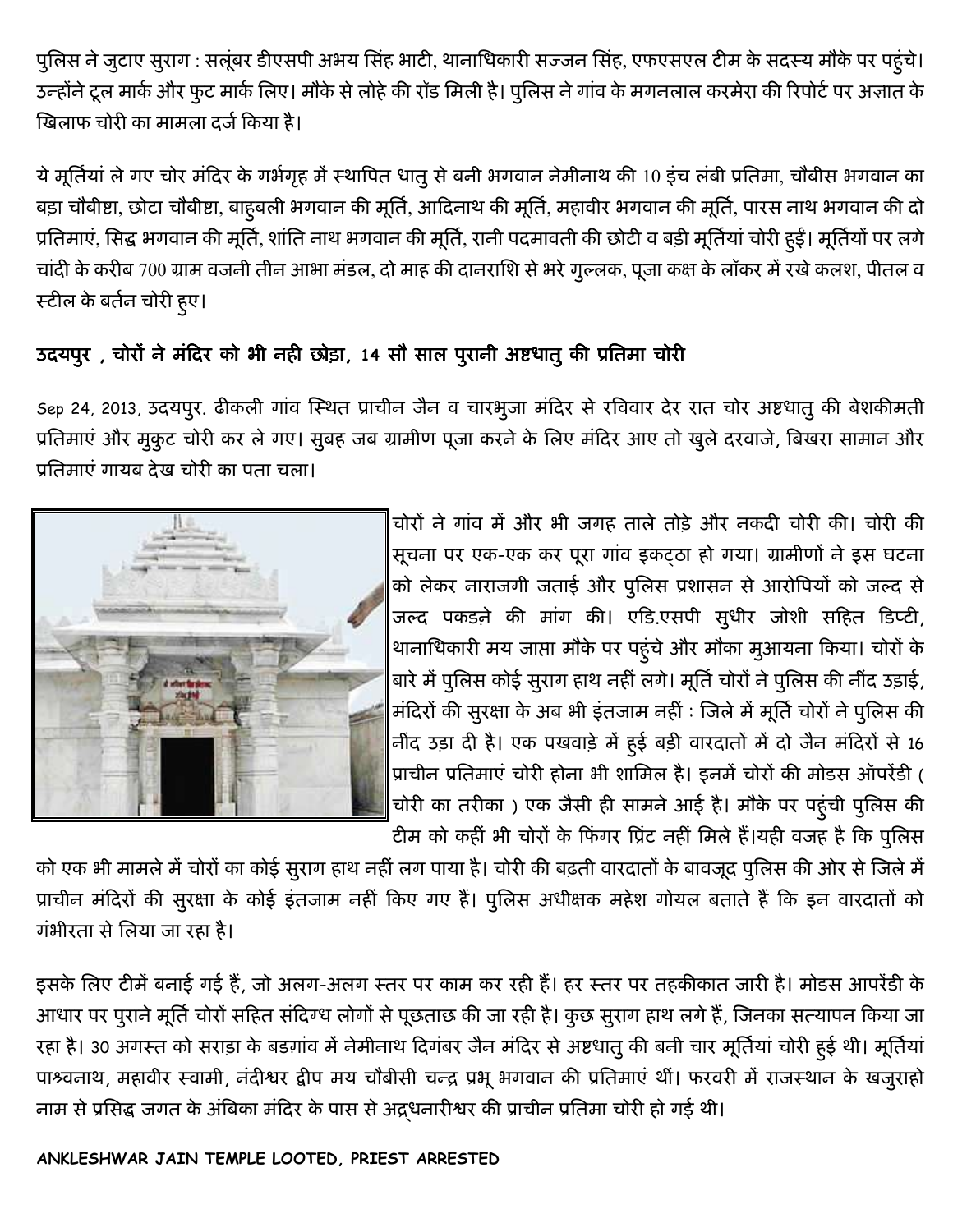Sep 3, 2013, Bharuch: Thieves struck at a historical Jain temple in Panchayati Bazar in Ankleshwar. Dilip Choksi, trustee of Shree Shantinath Jain Derasar said, "When devotees reached temple on Monday early morning, they found the doors open and crown and other gold and silver ornaments on the idol of Lord Mahavir missing. Stolen ornaments are valued at around Rs 25 lakh . GIDC Ankleshwar police has registered a complaint and are investigating the case.

The priest of the ancient Jain temple located at Panchayati Bazaar in Ankleshwar was arrested in connection of theft of gold and silver ornaments on night. According to police, priest Raju Mithalal Rawal (35), who performed the daily puja at temple, was one of the trustworthy person for the devotees.

In a span of one year, he systematically planned and stole various ornaments and jewellery of temple and sold them to goldsmiths and traders of Ankleshwar. The value of stolen valulablers is around Rs 16 lakh. Some of the traders confessed that they have received ornaments, but were not aware if they were stolen ones.

# NEW BOOK LAUNCHES ON JAINISM

TILOYAPANNATTI - By Acarya Yativrishabha, Prakrit text + Hindi translation, Hindi translation by Pandit Balchandra Shastri, Distributed by Hindi Granth Karyalay, Set of 2 books, Hardcover Rs. 800 for the set. Jain Cosmology has a unique perception of the Universe. It perceives solar and lunar entities in a manner that is different from the current cosmology as well those put forward by different cultures. According to Jain cosmology, this universe is an uncreated entity existing since beginningless time. The Universe is made up of what Jains call six dravyas or reals or substances living beings, non-living things or matter, space, time and the principles of motion and rest. The universe itself is divided abode of gods, abode of humans and animals, and abode of hellish beings.

The Text- Yativrsabha's TILOYAPANNATTI is an ancient Jain text on karanaanuyoga (ganitaanuyoga). It gives mathematical descriptions of Jain cosmology and is invaluable for the study of Indian cosmography. This work is said to be the source of many later works such as the 'Raajavaartika', 'Harivamsha Puraana', 'Triloka Saara', 'Jambudviipa Prajñapti' and 'Siddhaantasaaradiipaka'. The Tiloya Panatti is a Prakrit work in the Jain Shauraseni dialect and has been composed primarily in the aaryaa metre. The work has a total of 5677 verses divided into 9 chapters.

Acharya Yativrshabha is known for his important commentary on the Kasaayapaahuda, {Treatise on Passions}, which is dated in the early centuries of the Common Era. Hence it is speculated that Acarya Yativrshabha belonged to 4th - 5th century CE. Also, there are at least five references to Acarya Sarvanandi's Lokavibhaaga (Prakrit) in the Tiloyapannatti. And the Prakrit Lokavibhaaga has been reliably dated as having been composed in the middle of the 5th century CE.

Book available at: Hindi Granth Kartalay, Mumbai 400004, E-Mail : Jainbooks@aol.com

Jainendra Siddhant Kosh - Encyclopedia of Jain Doctrine - By Kshullaka Jinendra Varni, Hindi, Set of 5 books, 2012 27 x 18 cm 2500 pages approx., Hardcover, Price for this set of 5 books : Rs. 1370. Sometimes, circumstances lead to the creation of masterpieces. Pujya Jinendra Varni was an advanced Jain layman who fell seriously ill. He endured medical treatment for eighteen long years. During this treatment, he stayed by himself in a room adjoining a Jain library inside a Jain temple complex. Being spiritually inclined, he spent his time in prayer and study. Owing to his long illness, he read and reread a vast number of Jain texts. In the course of his study, he made well-organised notes. These notes were put together by him loosely, to form a diary of sorts, which would serve as a handy glossary for his own use. Gradually, over the years, this sprawling diary was organised and typed into large bound books. With time, Varni ji's fame spread and various scholars went through his voluminous notes. Their clarity and comprehensiveness were recognised and they were eventually published in the current form.

So one man's long illness led to the compilation of this masterly encyclopedia of Jain doctrine, carried out by someone who was not only a scholar, but a practitioner of the doctrine. Several decades after its publication, the Jainendra Siddhant Kosh remains unsurpassed as the standard encyclopedic work on Jain doctrine in Hindi. Several important pencil sketches and line drawings have been incorporated in this work, in order to clarify key Jain thoughts, especially those related to Jain cosmology. This is a well organised and comprehensive encyclopedia on Jainism. Each entry is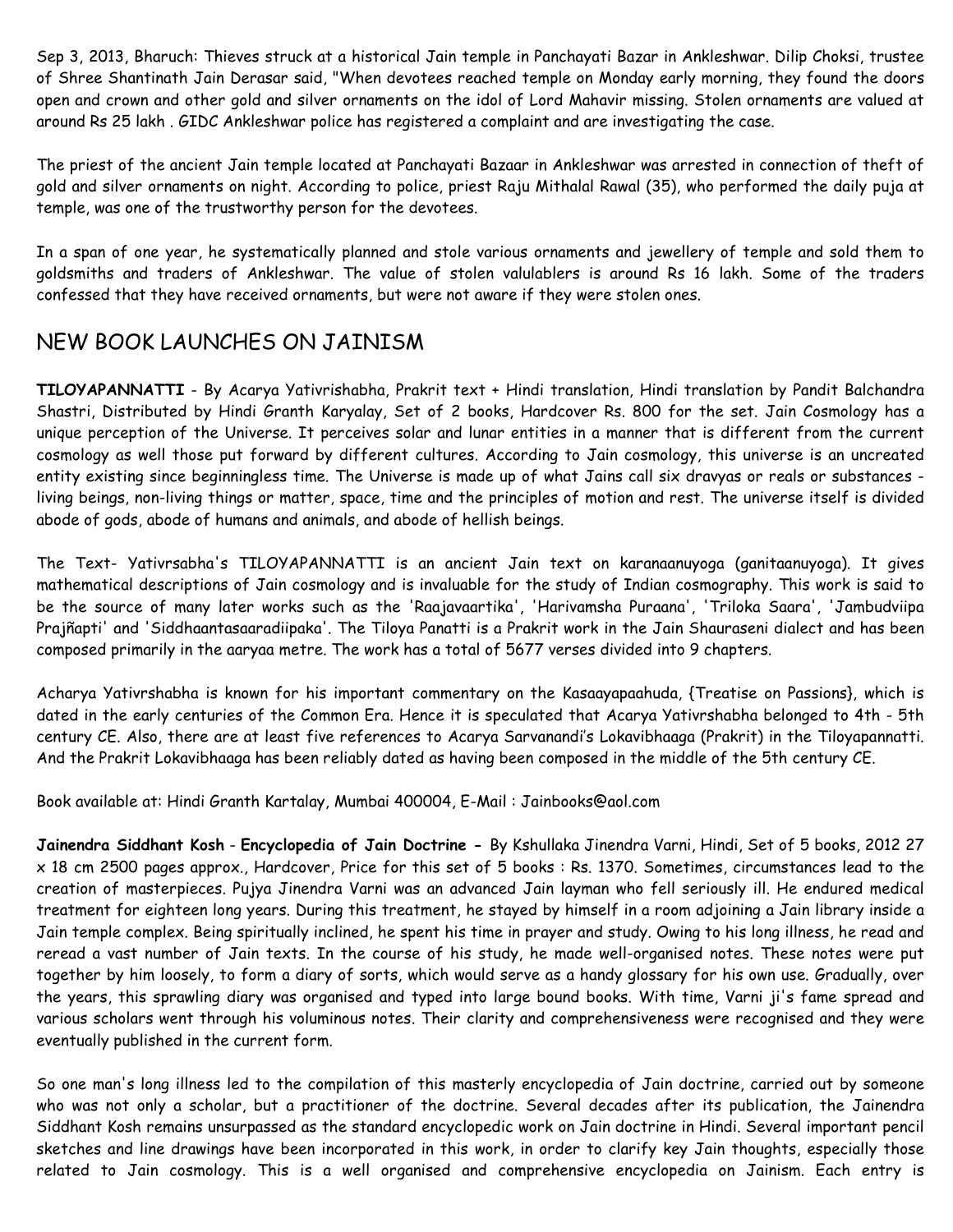systematically presented. Each term is explained in depth using examples, citations and instances from scores of Jain texts. The citations are given accurately and completely. They are given in the original language ( Prakrit, Sanskrit or Apabhramsha, as the case may be) and then explained in Hindi. For enquiries contact: Hindi Granth Karyalay, 9, Hirabaug, C. P. Tank, Mumbai, E-Mail : jainbooks@aol.com

Development & Impact of Jainism in India & Abroad - Editor- Gunvant Barvalia, Publisher- Arham Spiritual centre's SKPG Jain Philosophical & Literary Research Centre, L. B. S. Road, Mumbai-400077, E-Mail : gunvant.barvalia@gmail.com Pages-8+220, Price- Rs.300, Year-2013.

It is a good effort to present the development of Jainism in various states of India and abroad with a wider impact of it. The book contains 31 articles of learned scholars on various topics. A few topics are- 1. Contribution of foreign scholars in Jain Literature and Philosophy, 2. Jain Manuscripts, Collection in foreign countries, 3. Jain Images of India in Museums abroad, 4. Contribution of NRI's to Jain shasan, 5. Development and Impact of Jainism in Asia and Asian Dwip, 6. Contribution of Jaina Philosophy to Global Philosophies, Most of the articles are centered on development and impact of Jainism in the various states of India i.e. Gujarat, Karnataka, Maharashtra, Kashmir, Bengal, Kerala, Goa, Andhra Pradesh, Orissa, Bihar, Tamilnadu, Uttar Pradesh, Punjab, Rajasthan, Madhya Pradesh and Haryana. The Book covers the Northeast India, Saurashtra also. Courtesy: Jinwani, August, 10, 2013.

# AHIMSA , COMPASSION & VEGETARIANISM

### WORLD VEGETARIAN AWARENESS DAY TO BE CELEBRATED IN NEW DELHI

Animal Welfare Society of India shall hold two days program on 16th and 17th November at New Delhi to create awareness about Vegetarian Dietary habits and addiction free life style. The venue will be Siri Fort Auditorium. The event is expected to be attended by over 1000 school and college teachers and students. The renowned neuro-surgeon of India Doctor D. C. Jain is co-ordinating the entire program. Doctor Jain is known to be actively associated with philanthropic activities for a long time.



The two day event will deliver a strong message in the minds of young children and teaching faculty about Vegetarianism and addiction free life style. It is accepted beyond doubts that, only healthy and happy people can make India a strong nation. The health problems of majority of people are on exponential rise due to rapidly changing life style including unhealthy food habits. Further the students and young people are driven towards addictions of alcohol, drugs, electronic media etc. As a consequence every sixth person is having ailments like Diabetes, Hypertensions, Obesity, Cancer, Chronic Kidney Diseases and Heart Attacks. This trend is

causing worry amongst people and health policy planners. Prevention of these diseases is a major thrust area of extensive medical research world over. A diet which is rich in fiber, low in cholesterol and rich in anti-oxidents can prevent many about diseases. Life style modification which include alcohol and drug free healthy habits along with eating of fruits and vegetables as one of scientific steps in the direction of healthy life. A large number of eminent doctors , ecologists , environmentalists, nutrition experts , dieticians, psychologists, Religious , social activists will also participate and offer cultural activities in the program. For further information and participation in this program please contact A. K. Jain, Editor, Ahimsa Times, Telephone: 98-100-46108, E-Mail- ahimsa@jainsamaj.org

#### MNS WANTS ABATTOIRS SHUT ON EKADASHI

May be to woo voters ahead of next year's state elections, the Maharashtra Navnirman Sena (MNS) has urged the Pune Municipal Corporation to close slaughterhouses in the city on Ekadashi and respect religious sentiments of the people. Ekadashi, considered auspicious for Hindus and Jains, falls twice every month.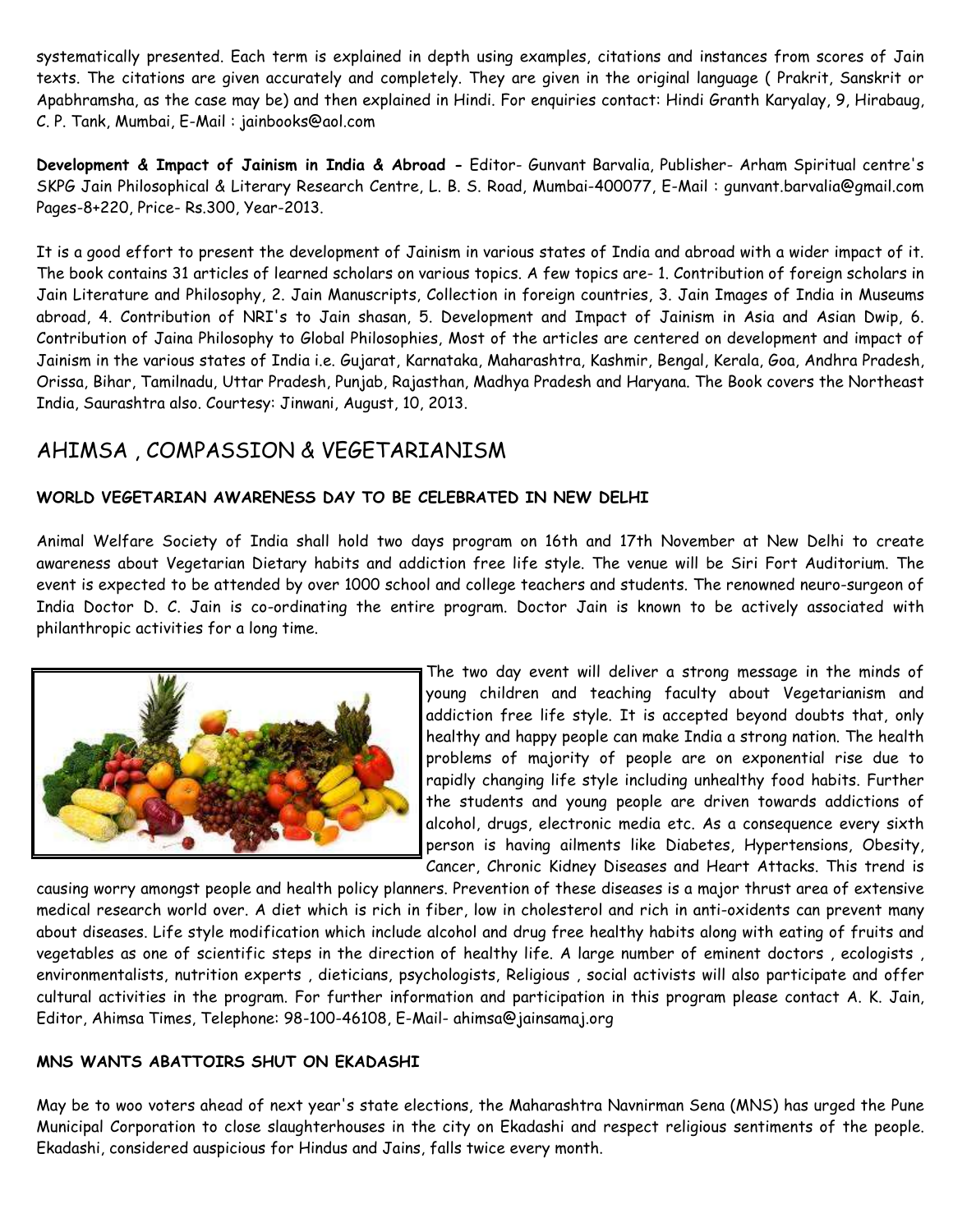

In a proposal tabled before the civic coordination committee, MNS leader Vasant More and corporator Aarti Babar said Ekadashi has religious significance. "This is the day when many citizens observe fast and consider it to be auspicious day. However, the slaughterhouses continue to sell non-vegeterian food. This is wrong," said More. He said the MNS want to ensure that religious sentiments of citizens are not hurt. "We have urged the city mayor to stop the shops from selling flesh on the religious day. It is not going to make impact to their business," More said. Recently, the MNS delegation had

visited the flesh market in the city on the day of Ekadashi and found that the shopkeepers were doing business as usual. MNS had forced the closure of the shops on the day, More said. "PMC need to keep control over these shops as they run on license granted by the civic body. They should make it a rule of keeping the shops closed on the religious days," More said. MNS demand is being described as politically motivated by other party leaders. "MNS is trying to woo voters by playing this emotional card," said a Congress leader. Acting PMC health chief S T Pardeshi said the civic body cannot do much on the demand. "We control the business by issuing license and ensuring that they are properly run causing no health hazard to citizens," he said, adding, the PMC does not have legal powers to close shops for this reason.

#### PEACOCK FEATHERS NOT BANNED BY GOVERNMENT UNDER WILD LIFE PROTECTION ACT



Wild Life Protection [Amendment] Bill 2013 is before select committee of Rajya Sabha. There is no need to panic or submit uncalled for memorandum. All India Digamber Jain Organisations' coordination committee has the mandate to protect the interests of Digamber community and its revered saints in particular and Jain community at large. It had dealt with successfully in the matter of then proposed ban on 'mayur pankh' in draft Wild Life Protection [Amendment] Bill, 2010 as well recent developments in drafting of Wild Life Protection [ Amendment ] Bill, 2013.

In spite of our countless telecommunications to Jain Samaj countrywide that rumors of ban on peacock feathers in Wild Life Protection [Amendment] Bill, 2013, which is now before the select committee of Rajya Sabha, and consequent non-availability of 'Mayur Pichhi' to our revered tyagijans are baseless, the matter has not come to rest, hence, this written clarification. to satisfy the quest of inquisitive minds and widely publicized assumptions / interpretations, it is submitted that Principal Wild Life [ Protection] Act, 1972, as amended by Amendment Act of 2010, shows that section 44 under 'chapter v- trade or commerce in wild animals- animal articles and trophies' is as

it is and effective statue, neither amended by amendment act 2010 nor proposed in amendment bill, 2013 as both act / bill enacted / proposed amendments in sections 2 to 39 and thereafter jumped to sections 49 afterwards [ amendment bill, 2013 may be seen at www.rajyasabha.nic.in under heading 'bills with the committees'], which provides as follows: ''chapter v - trade or commerce in wild animals animal articles and trophies'' ''Section 44. dealing in trophy and animal articles without license prohibited.'' second proviso to sub section [1] ''provided further that nothing in this sub section shall apply to the dealers in tail feathers of peacock and articles made there from and the manufacturers of such article'.' It is further explained that any schedule [s] is to be read with reference to enabling section [s], mentioned therein, and section [s] in the context of coverage of particular chapter, and it will leave no chance of ambiguity, as is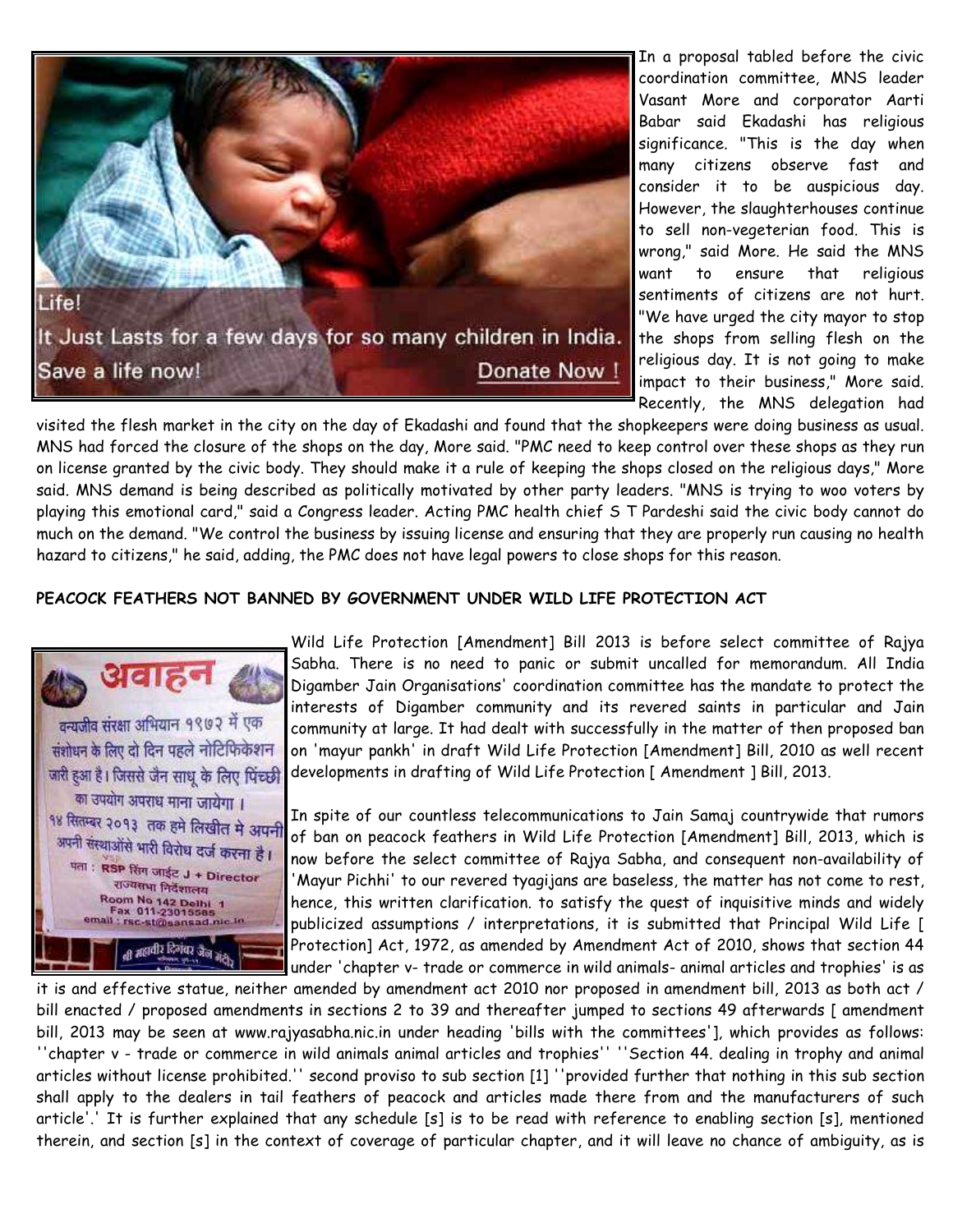prevailing now in the case of proposed bill. Source: Dr. Bimal Jain, Co-coordinator, Akhil Bharatvarshiye Digamber Jain Sansthaye - Samanvay Samiti, 412, Modi Tower, 98, Nehru Place, New Delhi- 110 019, E-Mail : jjainbimal@gmail.com

#### PERSPECTIVE ON MORPICCHI, OGHA, KATASHNA

Its really sad that ignorantly or knowingly at times, Jain community and its sentiments are hurted. So an able clarification is provided here.



No peacock is technically required to be harmed for deriving Peacock feathers for mor picchi, Nor any Sheep is required to be harmed for deriving wool for katashna / ogha. Our earlier enlightened Jain Saints have always taken care to protect even smallest insects and organisms. Digambar Monks use peacock feather as morrpicchi / Morpinchi as a well thought process of earlier learned saints. The peacock feather brooms made up of naturally fallen feathers in their hand are symbolic of their reverence for all living things, where they do sweep with same while sitting or walking around to save life of even the tiniest organisms & micro-organisms. Jain Saints use picchi of feathers which fall naturally in Kartik month of Hindu calendar & same is naturally available in Kartik Month. Jainism prohibits any harm to peacock or any other living being. Jain saints use Peacock feathers which have fallen naturally & free from any animal cruelty.

On same part Shwetambar monks as a well thought process of earlier learned saints use Ogha (a broom of woolen threads) to sweep with same while sitting or walking around to save life of even the tiniest organisms & micro-organisms. Such ogha is made of up of woolen threads derived from available vast vast woolen waste where at least

once in a year to keep sheep comfortable, especially in warmer climates or month of April (like how some people get shorter haircuts for summer) a short haircut is compulsory . Traditionally wool is actually derived very very delicately manually with scissors without hurting sheep, Sheep grows wool continuously. If they dont get short haircut at least once per year specially in summer then they become very uncomfortable and stressed, especially when it is hot and humid. Traditionally in India wool was derived from sheep after giving sheep short hair cut in summer. Its prohibits wool derived from sheep during winter season as then same is required by sheep. Jainism teaches to use woolen waste for its ogha, kambli & katashna which is available naturally in abundance & free from any animal cruelty. Woolen Katashna is must for kayotsarga meditation as per shwetambar tradition as it has cosmic science behind same.

Please note none of these procedures actually require killing or abusing any animals at all.

Same actually displays depth & degree of compassion these monks practice towards tiniest creatures too & original concept behind same remains so noble. An optimistic may praise same. Again its noteworthy that population of Jain Monks using morpicchi or ogha or katashna is highly negligible i.e. possibly 0.001% of total India's population. India has third largest population of sheep. And peacock is officially India's national bird. What we mean is that in ancient days Sheep and Peacock were well distributed in India & in India we had a large population of same. Hence when such a noble thought was introduced these things were available naturally & were abundant. Still Wool is naturally available in abundance. Again many other traditions other than jains having been using these stuffs, some are using same for religious purpose and some for decoration / luxury purpose. Luxury products have resulted in animal cruelty.

Jain community believes in protecting birds, animals, tiniest creatures and feathers & wool used do not cause any harm to them. Commercialization process and human greed has given birth to many malpractices & cruelty which is harmful for humans, animals, birds, environment. Ignorance & half knowledge is not going helping us to deal with situation. Jain teachings teach us that things are going to further deteriorate in this cycle and hence we should also try to walk on path of salvation & make an attempt to get freedom from this vicious cycle of birth and death. A situation can be addressed like "is glass half full or half empty".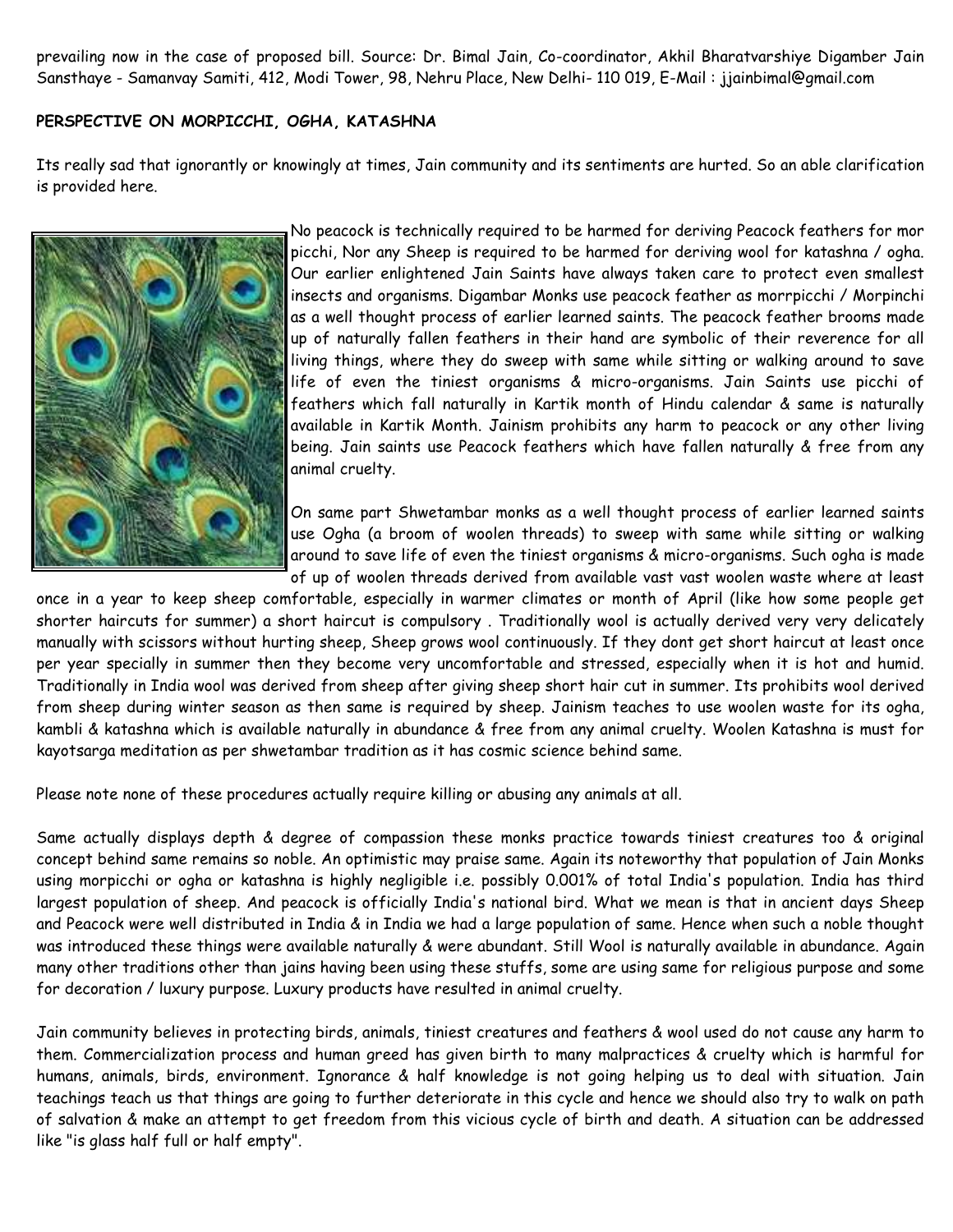Why Jains dont advocate Synthetic Alternatives? Many Jains don't advocate synthetic alternatives as its slightly hard which can injure tiniest organisms during sweeping process and at same time they are decomposable and eventually harms ecology, animals, birds & humans at large. Recent surveys on internet state that for production of Synthetic material's / products till now more than 80,000 chemicals have been developed, distributed, and discarded into the environment over the past fifty years with toxic effects on humans or animals, contaminating our air, water, food, etc. Jainism teaches to practice ahimsa with ecology and environment too. Hence Jain Saints do"nt advocate synthetic alternatives.

What's Cosmic science / spiritual significance of Peacock Feathers as per Jainism? As Peacock saves one from poisonous snake, hence it's feather is symbolic of saving us from worldly poison of greed, passion, hinsa. Peacock signifies wisdom, Peacock feathers symbolize the transmuting of desire into the path of liberation. Because of its significance Peacock feathers are used in hinduism and buddhism tradition too.

What's Cosmic Science / Spiritual Significance of Woolen Katashna / Ogha as per Jainism? Wool signifies divine purity, spirituality, tenderness, detachment, innocence, & peace. So original concept behind usage of same is very high .Hence while pratikrama & samayik usage of such katashna & charoda symbolically stands for spirituality, detachment, purity, tenderness especially while performing ritual of self repentance. Wool is a natural insulator and protects drainage of spiritual energy. Cotton when its wet looses its property of insulator and in market again many dont find complete pure cotton. So Cotton is not preferred for samayik / Pratikraman / kayotsarga meditation.

What Should be done? Shravak's / Shravika's / Govt. organisations should come together & organize a platform to procure naturally available peacock feathers (in Kartik Month) or woolen waste required by community at large.

Well many jains are connected with Panjrapole, Goshala's and other animal welfare projects. Jains practice jivdaya.

We need to praise work who are able to serve animals directly or indirectly. No one is flawless and None of us are kevali Bhagwants. None of us actually have capacity to leave life at par with these Jain saints.

Each & every Jain Monk has opted to walk on path of salvation, a path shown by our Tirthankars. And these monks whether they are digambar or shwetambar are our true teachers in real sense who are making each & every attempt to teach us path shown by tirthankars. They are true ambassadors of nonviolence. Jain ascetics do not have a home or any possessions. They wander barefoot from place to place except during the months of Chaturmas. They don't move during chaturmas again to save insects & microorganism which are active during rainy season. The quality of life led by them is difficult because of the many constraints placed on them. The Jain ascetics are detached from social and worldly activities. Jain Monks never cause harm or violence to any living being. They do limit their necessities to the lowest limit and apart from these limits they attempt to live a detached life. All the activities of their life have only one aim, namely, self-purification for self- realization. For the attainment of this objective, besides following laid down guidelines they perform the pratikraman daily, and perform other austerities. All their activities are directed towards elevating their souls to the Paramatma-dasha, the state of the Supreme Soul. If we can't appreciate penances practiced by Jain Monks, lets not make life of these jain monks more difficult either and be part of any upsarg / Jain Shashan Asatna. Choice is yours.

#### GUJARATI JAINS REACH OUT TO NAIROBI MALL ATTACK VICTIMS

Sep 25, 2013, Ahmedabad: Gujarati Jains community in Nairobi needs to be applauded for their in-time support and compassion towards humanity in the hour of need. When the dastardly attack on Kenya shopping mall was going, the Jains in the area recorded their presence by their generous offering to all who needed it most. Gujarati Jains have opened the doors of their community center next to the upscale Westgate Mall in Kenya's Nairobi which is under siege by terrorists for rescue and relief operations.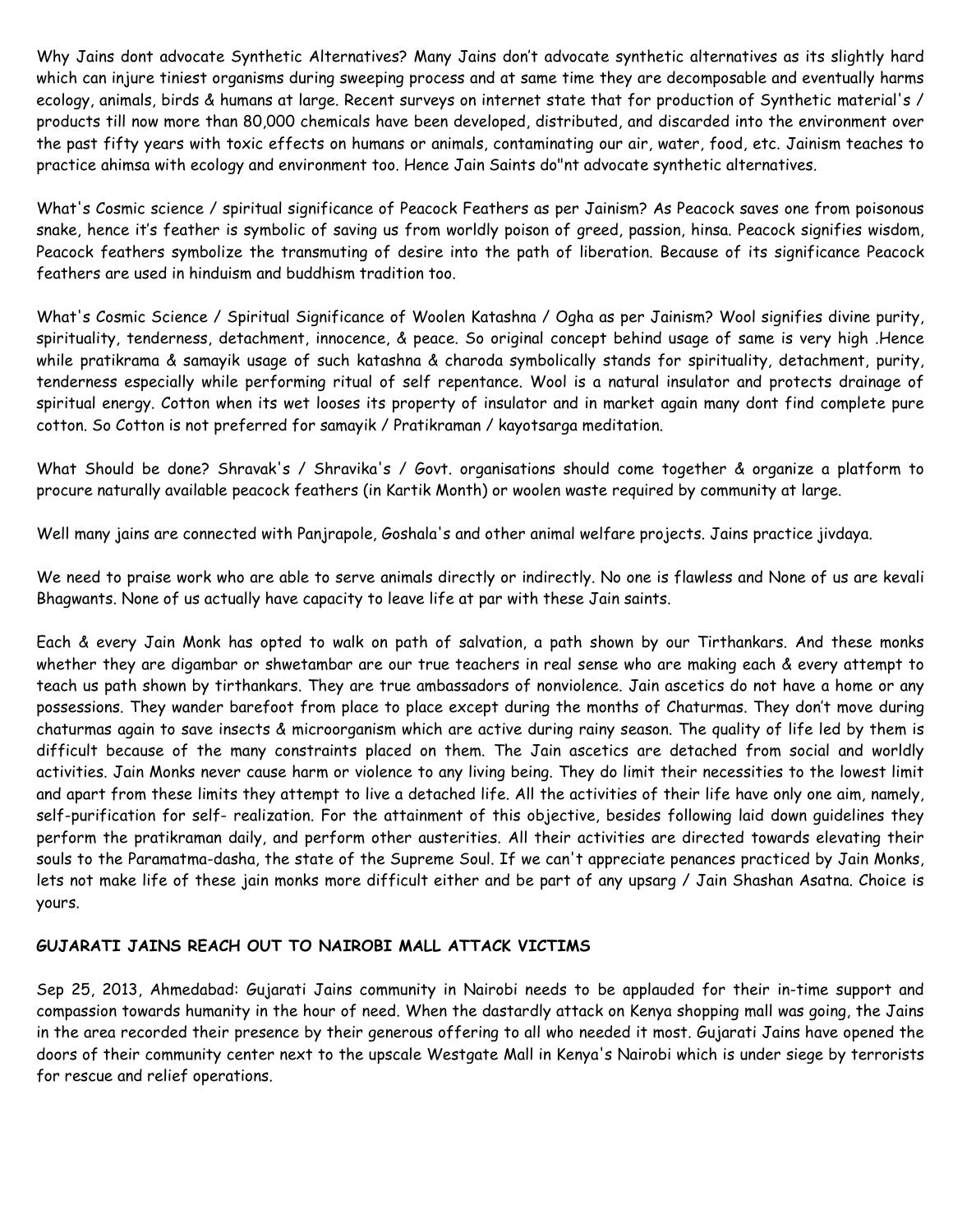

The Visha Oswal Community Center in Nairobi has become the hub of rescue relief where over 300 Gujarati volunteers are offering their services to tend to the scores of injured terror victims including Indians, Europeans and from other countries. Lalit Dhami, vicechancellor of Tapovan Sanskar Pith on the Ahmedabad-Gandhinagar highway, said that the Visha Oswal Community Center has six marriage halls which have been converted into make-shift emergency center where medical treatment is being given to the injured. A media center has also been created at the center. "Apart from Indians, a big number of Asians and Europeans have taken shelter in the center. We are doing our best to make them feel safe and comfortable by offering hot meals and a decent living arrangement," Jhakhariya said.

Jhakhariya said that while the Gujarati Jain community is doing their bit

and have not ask for help from the government. They have urged the local spiritual Gurus to hold prayer meets wishing an early end to the terror crisis and peace to the tortured souls. Prakash Pindoriya who runs transportation business in Kenya volunteered his services for the relief operation ever since terror struck the mall on Saturday. "We have been involved in giving first aid to victims who are not grievously hurt and donating blood. The locals do not have much knowledge about blood donation wherein we are helping by collecting community members and facilitating blood donation," Pindoriya said. Atul Shah, owner of the Nakumatt chain of stores in Kenya including the Westgate Mall in Nairobi told Mahant Bhagwatpriya Swami of the Swaminarayan Gaadi Sansthan that while the situation was under control, firing was still being reported from inside the mall. Courtesy: Dr. Sulekh. C. Jain, Houston, Texas, USA, E-Mail : scjain@earthlink.net

#### MANY INDIANS KILLED IN KENYA TERROR SEIGE

The funerals of 18 Gujaratis who were killed in the Westgate Mall terror seige in Nairobi were held while retrieval of bodies from the building remained painfully slow because many lay under collapsed debris. Harish Kanabar, president of BAPS Satsang Mandal, Kenya said these 18 Gujaratis belonged to different communities including Patels, Jains, Kutchi Jains and Khojas (followers of Aga Khan). Director of the Westgate Mall Arvind Raghavani said, about 25 Gujaratis Indians have died in the terror attack. Another 175 people were injured, including more than 60 who remain hospitalized. Chinubhai Shah, committee member of Visha Oswal Samaj which was running a rescue and relief center next to the mall, said that death toll is near 70 and is expected to touch 100. "A number of dead bodies buried under the debris are yet to be recovered," said Shah.

#### AHIMSA MESSENGER TO COMBAT GENDER VIOLENCE SAYS SONIA GANDHI



New Delhi, September 1, 2013, : The Centre on Saturday launched Ahimsa messenger programme to combat violence against women and children. The programme targets both men and women, including youths, to address and eliminate all forms of violence against women and children at grassroots and facilitate social/community mobilisation to fight social evils. Ahimsa Messengers would also serve as link workers in case of any violence and also facilitate the women to approach the concerned authorities in case of incidences of violence for suitable redressal and follow up on the case. UPA chairperson Sonia Gandhi, who inaugurated the program, said that the Ahimsa Messenger is directly related to the safety and empowerment of women. They will spread awareness and knowledge about their legal rights and their economic and social growth, their safety and dignity in the society. "The Ahimsa 'doots' (messengers) will be trained to empower them. A unique feature of this programme is that adolescent boys have also been made an integral part of this

programme," she said. She also said that on the one hand women are touching the pinnacle of success in various fields, on the other, she is also suffering as a victim of child marriage, female foeticide, domestic violence, dowry related deaths and sexual harassment.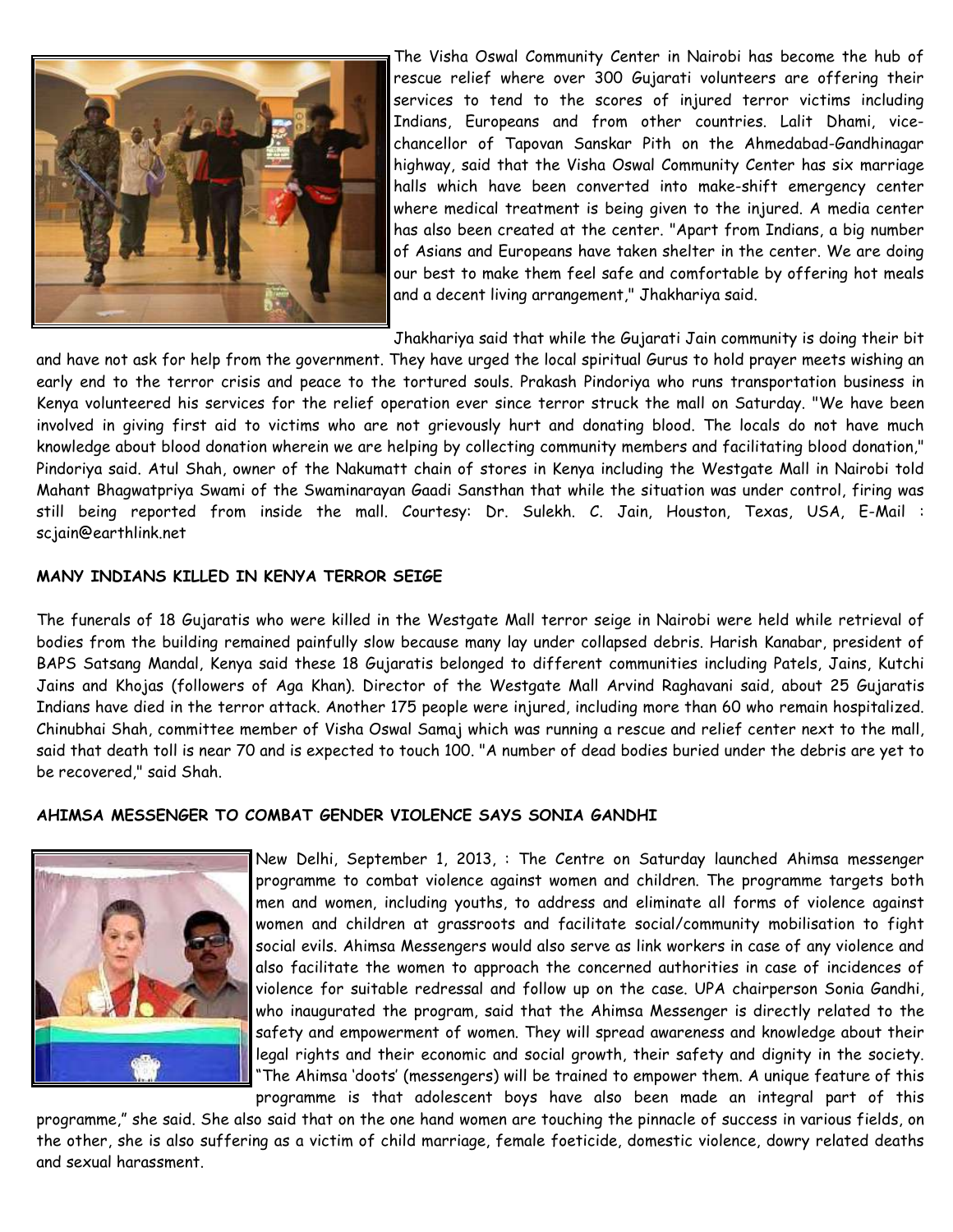#### JAINS OPPOSE BLANKET BAN ON USE OF PEACOCK FEATHERS

Sep 7, 2013, Ujjain: Digambar Jain community has opposed the proposed move to ban use of peacock feathers by its saints. Letters have been written to the government asking to relax the norms for the use of feathers. According to community members, the government has recently issued a notification to amend the Wild Life Protection Act 1972 with a view to protect the national bird. Saints traditionally keep 'pichhi' as it signifies non-violence. Feathers which fall naturally in Kartik month of Hindu calendar are used for the purpose," said Shailendra Shah, adding he would support any law introduced to keep a check on offenders who kill peacock for feathers. "Jain community believes in protecting birds and feathers used by Jain saints do not cause any harm to them," he added. Jain community believes in protecting birds and feathers used by Jain saints do not cause any harm to them," he added.

# CONFERENCES, EVENTS & ACTIVITIES

#### WORLD PEACE & COMMUNAL HARMONY CONFERENCE AT MAHATMA GANDHI CENTER NEW JERSY, USA

24th September 2013: In the world famous Mahatma Gandhi Center in New Jersey, USA leaders of the Hindu, Muslim, Jain and Sikh faith participated in World Peace and Communal Harmony conference to bring a message of peace and love to the people at internationally. Religious leaders of different religions came on one platform to emphasize that 'Religion teaches us to come together; it does not create differences'. Religious Gurus further said that for development in the country peace and harmony should be maintained.



Founder President of Ahimsa Vishwa Bharti Acharya Dr. Lokesh Muni, Imam Umer Ahmed Ilyasi, President of the All India Imams Association, Pujya Swami Chidanand Saraswatiji, President of Parmarth Niketan Ashram, Rishikesh Shri Deviki Nandan Thakurji and Sadhwi Bhagwati addressed the to spread the message of World Peace and Communal harmony.

Founder President of Ahimsa Vishwa Bharti and famous Jainacharya Dr. Lokesh Muni addressing the large event said "Religion brings us together it does not create differences. Unity in diversity is the basic principle of India culture. Acharya ji said Come, let's sit together as one family and talk, even if it's few steps, lets walk. Vikas (development) and Mitas (sweetness) never comes from fighting it only comes

from peace and love." Swami Chidanand Saraswatiji said "Often, wrongs were committed and mistakes happened. But no wrong was ever made right through more violence and it does not matter now who started the fight lets all come together to end it. Imam Umer Ahmed Ilyasi in the conference said that he has seen so many different forms of violence growing that he believes everyone needs to unify to find more effective methods against violence and terrorism. He said peace, non-violence and harmony are the only way to establish a better world.

Shri Devkinandan Thakurji on the occasion said that world political, spiritual leaders and social organizations should work closely together on this mission of World Peace and Communal Harmony to create a better society. He called upon the political and the religious leaders and the NGO's to come forward to check the violence, terrorism and strengthen the unity of mind. On the occasion many prestigious people, leaders, social workers, philosophers and industrialists were present. Source : Muni Lokesh, E-Mail : munilokesh\_india@yahoo.co.in

# DIVERSE ACTIVITIES IN COMMUNITY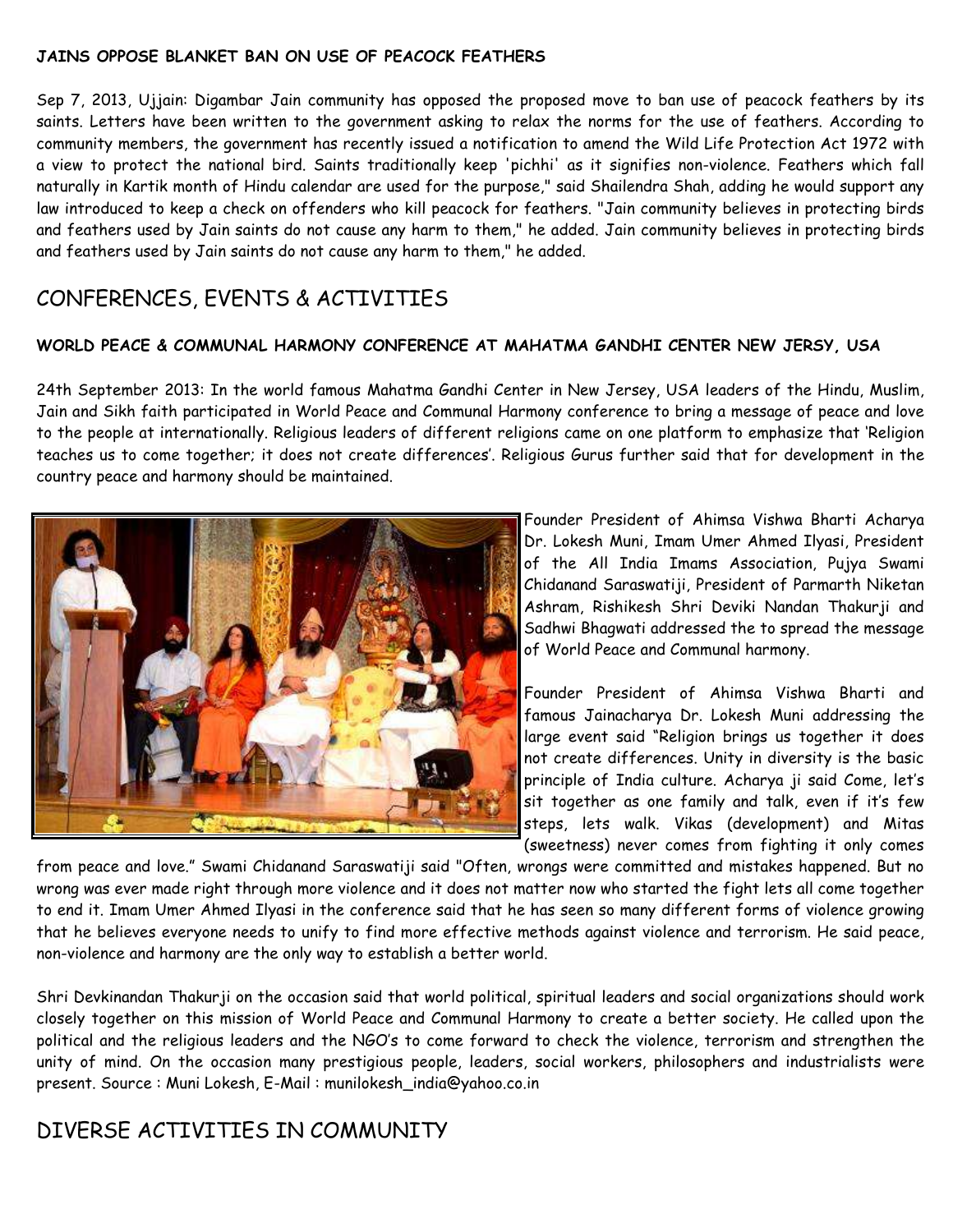#### GUJARAT CM NARENDRA MODI FELICITATE JAIN COMMUNITY AFTER PARYUSHAN

Click on photograph to hear the message.



#### SOUTH ASIAN CENTRE IS SEEKING VOLUNTEERS FOR DOCUMENTARY

The South Asian Community Centre is producing a video on "elder abuse" and your help is needed. The purpose of the video is to bring awareness about elder abuse, and how we can prevent this societal problem from affecting those in our own community. The planned format is interviews with professionals as well as the taping of groups of people from the local South Asian community talking about the issues and concerns.

Volunteers are required for this key component of the video as we will not be focusing on any one person or family. If you would like to volunteer for one of the 'gatherings', please call any of the following people for more information or to participate:

- South Asian Centre: Kusum Mann, E-Mail : sacw09@gmail.com Tele : 519-252-747 Monday Thursday 2-5 PM
- South Asian Centre Board: Dr. Sushil Jain, E-Mail : sjain42@yahoo.com, Tele : 519-966-2474
- South Asian Centre Board: Mirza Baig, E-Mail : info@myprintsupplier.com, Tele : 519-988-0159

We are looking for 20 people to participate in groups of 5-7 people. The 20 minute video will be shown to the public locally as well as in other regions.

### JAIN ENTREPRENEURS PRIANK SHAH INNOVATE FOR AHIMSA SPRAY FOR MOSQUITOES

Ahmedabad: Technology is moving at a crazy pace and creating ever more complicated products for human consumption. According to AMC, the dengue mosquito density currently stands at 0.89 mosquitoes per room, Diseases caused by it have attained epidemic proportions yet a Gujarati Jain has taken it upon himself to deliver the people from this menace but in his own unique, spiritual way.



He has developed a 'Jivdaya' insect repellant that will not kill insects like mosquitoes but drive them out of people's homes. Also calling it an 'ahinsak spray', Priyank Shah, 36, a businessman has researched on effective ways of chasing out insects, not killing them. Priyank was a dealer of a well known international insect repellant brand till a few years back, but that clashed with his ideologies. "Jains believe in equal compassion towards all beings - it is called jivdaya. While I was selling these repellants, I was unhappy because insects die due to it. It was at a spiritual discourse with Jain monk Yashovarma Sureshwarji Maharaj that, I vowed to put my resources at work to develop a concoction that would not kill insects."

The answer came in pine tree oil. "It has a scent that drives insects like mosquitoes, spiders, ants, cockroaches and even lizards away. It has an oily base, so it must be sprayed on the floor," he explained. The effect is such that the insects rush out of the vicinity. After one and a half years of research, Priyank created his signature repellant and gave sample bottles to friends and relatives. "I even gave it to many city derasars like Hutheesing Temple and Tapovan. Everyone has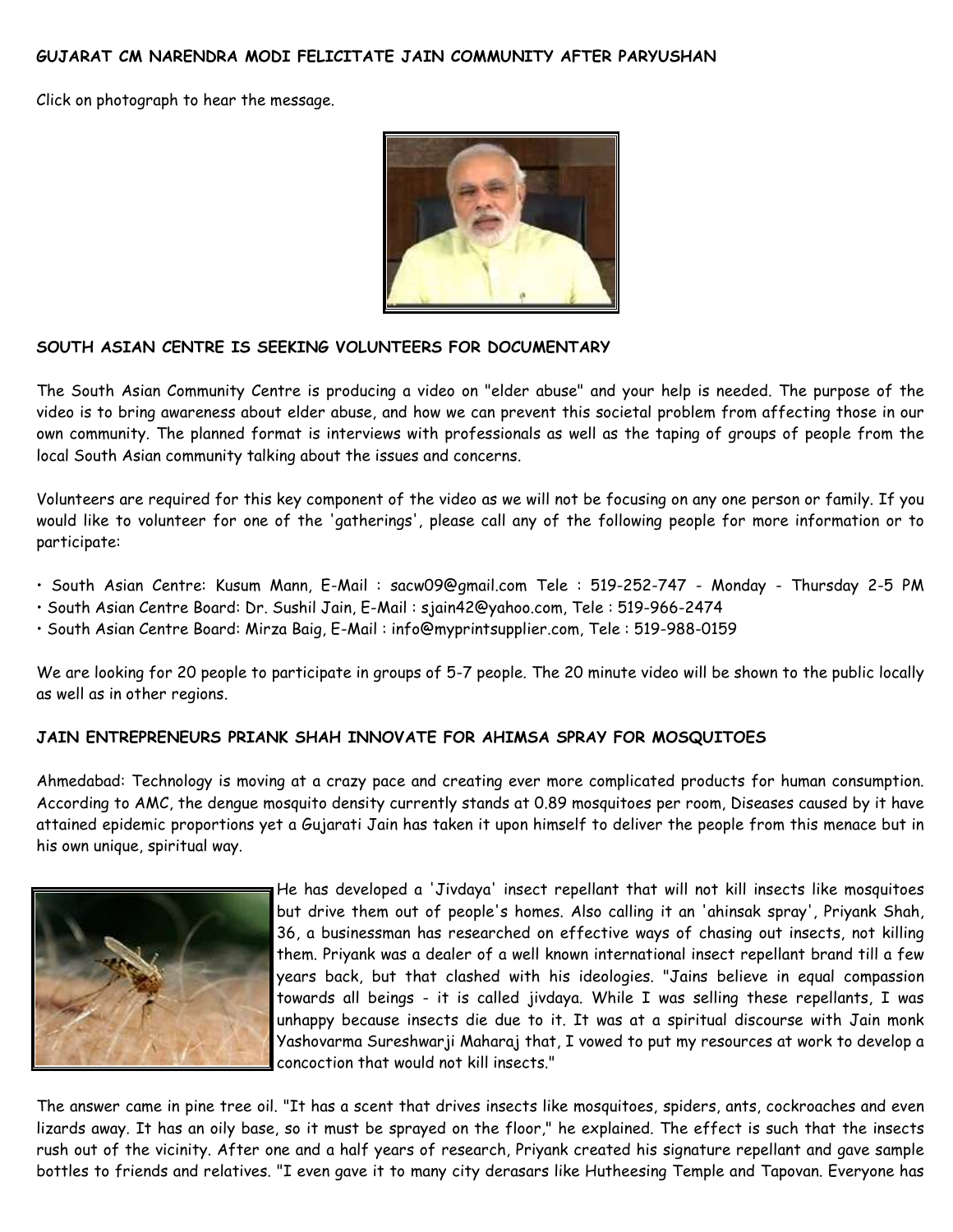found it effective and fragrant too," he said. In the last three months, he has produced 2000 bottles of 500 ml each that have been delivered to Mumbai and Rajkot as well.

#### AFTER FAST, 1350 JAINS CREATE 'RECORD' IN PAARNA FEAST

Sep 12, 2013, AhmedabadThe piety turned into a celebratory note when 1,350 Jain devotees of the city successfully ended their Paryushan fast together. The event became more memorable when it broke all previous records where such a large number of people performed paarna and sought blessings of Acharya Bhagwans.



Even though the day began on a hot and humid note, the muggy weather could hardly dampen the mood among hundreds of Jains who flocked to the Sabarmati riverfront to celebrate paarna ending of the Paryushan fast.

It was a sight to behold on the Riverfont when kin of the devotees on fast, fussed about the venue either clicking photographs of the grand event or offering food their loving care making the pious event more poignant. The brain of the event Panyas Shri Mahabodhi Vijayji Maharaj, who blessed the participants for successful completion of paarna said, "We never expected the event to turn out to be so hugely successful with such a massive participation."

The event, organised by Samuhik Siddhitap Sankalan Samiti, saw participation by 21 Jain Sanghs of the city in a bid to create a record. However, nobody from either the Guinness Book of records or the Limca Book had been called to confirm the claim for record, a Maharaj said. When asked why not, he said that

they did not believe in registering and getting confirmation by these Books. "We are sure that we will go on creating new records, breaking our own previous records," he added.

Four huge domes were erected to accommodate 300-odd devotees each. Also, 200 sadhus and sadhvis from all over the state and 60,000-strong audience made the event more spectacular. A donation box kept at the entrance and bulging from the devotees' benevolence bears testimony to the day's success story.

# ISSUE OF MINORITY STATUS

#### भारत सरकार द्वारा जैन धर्मे को स्वतंत्र व अल्पसंख्यक धर्म घोषित न किये जाने के विरोध मे -

18 दिसम्बर 2013 से आमरण-अनशन आरम्भ करने हेतु सूचना

## आदरणीय डॉ. मनमोहन सिंह जी

निवेदन है कि दिनाक 23 अक्टूबर,1993 को भारत सरकार द्वारा पाच धार्मिक समुदायों को जनगणना के आधार पर धार्मिक अल्पसंख्यक घोषित किया गया था, लेकिन जैनो को नहीं जबकि जैन भी धार्मिक रूप से अल्पसंख्यक थे! जैन धर्म भारत का एक प्राचीन और स्वतंत्र धर्म है। जैन धर्म के प्राचीन और स्वतंत्र होने के विभिन्न अकाट्य प्रमाण उपलब्ध है। भारत के ही नहीं अपितु विश्व के कई साहित्यकारो, इतिहासकारो, राजनीतिज्ञो, अन्य धर्मों के ग्रथो और विभिन्न राज्यों के उच्च न्यायालयो और भारत के उच्चतम न्यायालय ने भी अपने कई निर्णयों में जैन धर्म को प्राचीन और स्वतंत्र धर्म माना है।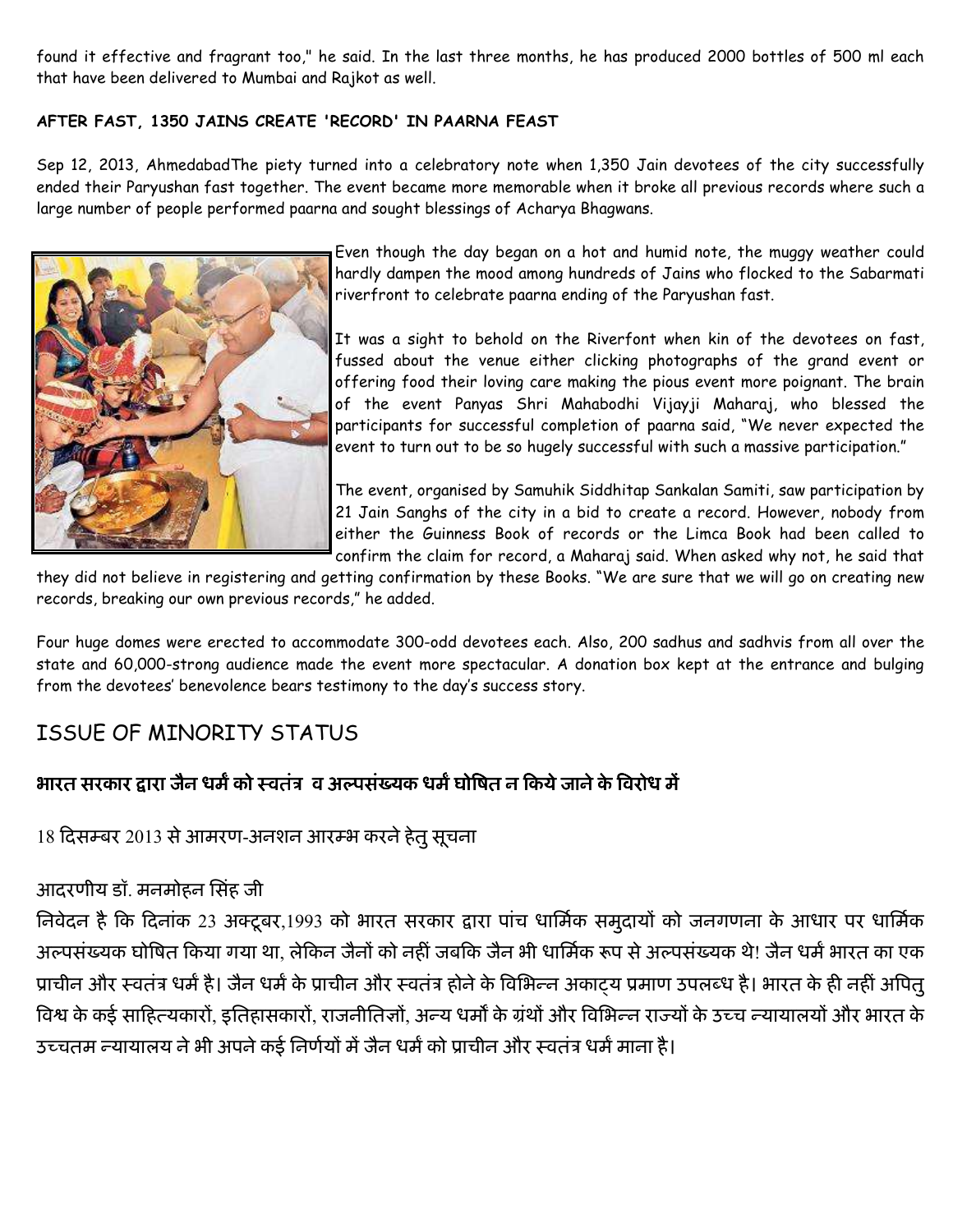

उच्चतम न्यायालय ने भी 29 जुलाई 2004 को केंद्र सरकार को इस विषय को दस वर्षो से लंबित होने के कारण चार महीने के अन्दर निर्णय लेने के आदेश दिए थे परन्तु फिर भी केंद्र सरकार ने आज तक कोई निर्णय नहीं लिया! दिनांक 17.5.1992 को लोक सभा में पारित राष्ट्रीय अल्पसंख्यक आयोग के खंड 2 सी के अंतर्गत केंद्र सरकार को किसी भी समुदाय को अल्पसंख्यक घोषित करने का संवैधानिक रूप से पूर्ण अधिकार प्राप्त है और इस अधिकार में कोई भी न्यायालय हस्तक्षेप नहीं कर सकता, फिर भी केंद्र सरकार जैन समाज की उपेक्षा कर रही है।

वर्ष 2007 में गुजरात सरकार ने धर्मान्तरण बिल पारित कर जैन धर्म को हिन्दू धर्म का हिस्सा

बनाने का प्रयास किया था, जो कि विरोध के चलते असफल हो गया था। इसके अतिरिक्त प्राचीन जैन प्रतिमाओं और तीर्थों पर नाजायज कब्जे किये जा रहे है। जैन संतो को जान से मारने के षड़यंत्र किये जा रहे हैं जिससे जैन समाज अपनी और अपने धर्म के भविष्य को लेकर चिंतित है। जैन धर्म के अनुयायी अल्पसंख्यक होते हुए भी भारत के स्वतंत्रता आन्दोलन में अपना पूर्ण सहयोग देने से लेकर आज तक सर्वाधिक शिक्षित होकर भारत सरकार में उच्च पदों पर आसीन होकर, देश में महत्वपूर्ण व्यवसायों मे अन्य को रोजगार और सरकार को सर्वाधिक आयकर व अन्य कर पूरी ईमानदारी से देते हुए अहिंसक तरीके से अपना जीवन व्यतीत कर रहा है फिर भी अपने संवैधानिक अधिकारों से आज तक वंचित है।

अल्पसंख्यक मंत्रालय जैन धर्म को अल्पसंख्यकता देने में टी.एम.ए.पाई के एक फैसले को अवरोध बताता है जबकि माननीय 5च्चतम न्यायालय ने ही दिनांक 29 जुलाई 2004 को मुक़दमा संख्या 4730/1999 में साफ-2 अपने आदेश में लिखा है कि टी.एम.पाई मुक़दमे में राष्ट्रीय स्तर पर अल्प्संख्यकता देने सम्बन्धी विषय को लिया ही नहीं गया।

इस विषय में देश की विभिन्न जैन संस्थायों द्वारा पिछले कई वर्षों से पत्र व अन्य माध्यम से निवेदन किया जा रहा है एवं विश्व जैन संगठन द्वारा भी अनुरोध पत्र दिनांक 23 सितम्बर व 19 फरबरी 2013 द्वारा निवेदन किया गया! जैन समाज के कई प्रतिनिधिमंडल पिछले एक वर्ष में कई वार आपसे, माननीया सोनिया गाँधी जी से व अल्पसंख्यक मंत्री जी से मिल चुके है, सभी के द्वारा जल्द कार्यवाही करने के आश्वाशन दिए गयें।

विश्व जैन संगठन द्वारा इस विषय में विश्व अल्पसंख्यक दिवस 18 दिसम्बर 2012 को भी एक विशाल अधिकार रैली और अधिकार सभा का आयोजन दिल्ली में किया गया था और जैन धर्म रक्षकों द्वारा 4 से 8 अप्रैल 2013 को जंतर-मंतर, दिल्ली पर अनशन भी किया गया था और जैन समाज के प्रतिनिधिमंडल के साथ अल्पसंख्यक मंत्री जी की जल्द कार्यवाही के आश्वाशन के बाद अनशन स्थगित कर दिया गया था लेकिन आज तक भी सरकार द्वारा कोई कार्यवाही नहीं गयी, आपके द्वारा हमारा संवैधनिक अधिकार आज तक नहीं दिया गया, जिसका हमें दुःख है।

अत: भारत सरकार द्वारा जैन धर्म को 'राष्ट्रीय अल्पसंख्यक आयोग अधिनियम' के खंड 2 सी के अंतर्गत यदि 30 नवम्बर 2013 तक राष्ट्रीय स्तर पर अल्पसंख्यक धर्म घोषित नहीं किया तो विश्व अल्पसंख्यक दिवस दिनांक 18 दिसम्बर 2013 से समस्त भारत के जैन समाज के सहयोग से विश्व जैन संगठन द्वारा सम्पूर्ण भारत में व दिल्ली में विशाल "जैन अधिकार रैली"और जैन धर्म-रक्षकों द्वारा आमरण-अनशन।

जंतर-मंतर, नई दिल्ली पर शुरू किया जायेगा, जो इस बार जैन समाज का संवैधानिक अधिकार मिलने तक जारी रहेगा और इसकी पूर्णत: जिम्मेवारी भारत सरकार की होगी।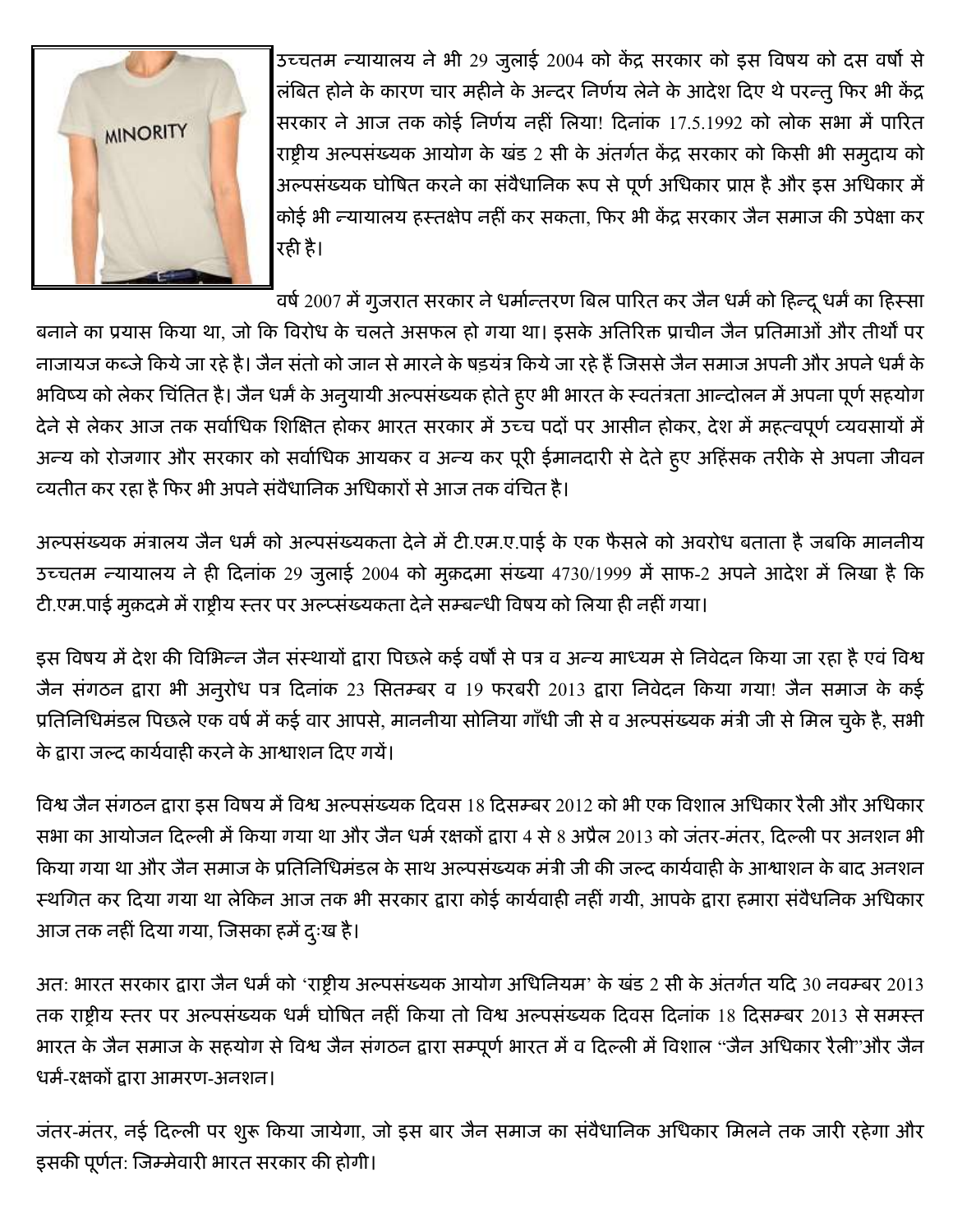मान्यवर, यह शांतिपूर्ण आन्दोलन किसी भी प्रकार का राजनीति लाभ लेने हेतू नहीं अपितू जैन धर्म को स्वतंत्र और अल्पसंख्यक धर्म घोषित कराने हेतु है। अतः आपसे पुनः अनुरोध है कि सम्पूर्ण देश के जैनों के साथ न्याय करते हुए शीघ राष्टीय अल्पसंख्यक आयोग अधिनियम, 1992 के खंड 2 सी के अंतर्गत आर्डर जारी करने के आदेश दें। आपकी अति कृपा होगी। संजय कुमार जैन, राष्ट्रीय अध्यक्ष, विश्व जैन संगठन ( पंजी. ), इ-मेल : vishwajains@yahoo.com

#### PAKISTAN LAWS TO RECOGNISE MINORITY MARRIAGES



Karachi: The Sindh Governor promulgates Hindu Marriage Ordinance- first time in Pakistan, said the former caretaker Law Minister of Sindh, Mehmood Mandviwalla. The minorities, including Hindus, Sikhs, Jains and Buddhists, finally have a law whereby their marriages would be registered and recognized by the Government of Sindh. According to a press release issued here Friday, the Ordinance was promulgated by the Governor of Sindh, Dr Ishratul Ibad Khan, with the efforts of the Mehmood Mandviwalla. The Ordinance establishes a Hindu Marriage Registration Authority that will be responsible for registration of Hindu marriages solemnized in the province. Mandviwalla

said that during his tenure as caretaker law minister, he had met the representatives of the Hindu Community who had been demanding for a legal framework for registration and accordingly had worked with them to finalise this law. Source: Mr. P. L. Jain, E-Mail: pljain2006@gmail.com

#### **HONOUR & AWARDS**

#### SHOBHIT JAIN WINS GEETA RASTOGI MEMORIAL SCHOLARSHIP

Sep 22, 2013, The Upakar Foundation recently announced that Shobhit Jain, of Branchburg, New Jersey, is the recipient of the Geeta Rastogi Memorial Scholarship for the Performing Arts.



The aspiring filmmaker rounds out Upakar's class of 2017, including its first-ever community college awardee, increasing the total to 20 current Upakar scholars. Upakar was founded in 1997 in part to combat Indian American community stereotypes, including that every child can afford a college education. In addition, Upakar has long recognized non-traditional Indian American career pursuits by its scholarship recipients and has publicized role models in these professions. Jain was the valedictorian of his high school class. He served as class president for all four years and also led the student council and the local chapters of the Key Club and Model United Nations Club. Jain also holds a first-degree black belt in taekwondo and served as a columnist for the Branchburg News. In the fine arts realm, he

has performed with the Satrangi School of Fusion, a Bollywood dance troupe. His short film "Me, Myself, & I" won Best High School Dark-Comedy at the 2012 International Student Film Festival in Hollywood and an "Honorable Mention" at the Scholastic Art & Writing Awards. Jain will be attending New York University's Tisch School of the Arts to study film and television.

#### CLAREMONT LINCOLN UNIVERSITY HOSTS INT'L JAIN CONFERENCE

Sep 05, 2013, Addressing this year's theme of "Women's Perspectives in the Dharma Traditions (and Beyond)," more than 30 leading female scholars were featured at the second annual International Jain Conference held Aug. 23 and 24 at Claremont Lincoln University.

The conference invited the scholars to examine how ancient interpretations of sacred texts and religious traditions can pose obstacles to the full citizenship of women, as well as articulate new approaches to those very same texts and traditions in order to usher in more social equality. Experts from the Jain, Buddhist, Sikh, and Hindu faiths as well Islam, Judaism and Christianity focused on these questions in the context of the status of women throughout the world,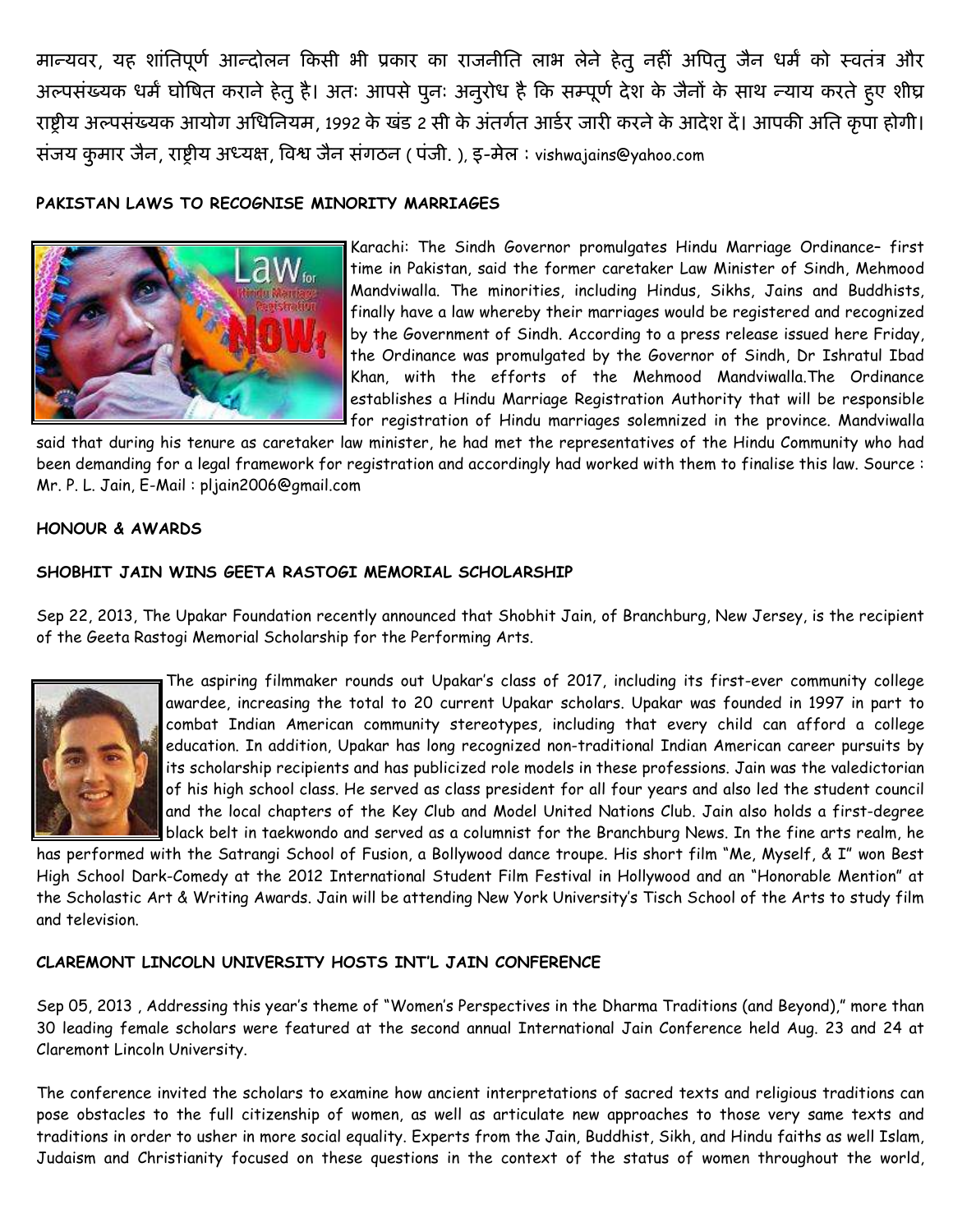according to a press release. Dr. Brianne Donaldson, assistant professor of Jain and Sikh studies at Claremont Lincoln University, opened with a call to make the conference a vehicle to champion the rights of women socially, physically and spiritually in all communities.



Dr. Masum Momaya of the Smithsonian Institute in Washington, D. C. presented a collection of idealized images depicting South Asian women "in veils or doing domestic labor [which] are used to justify military action with the mission of 'saving these women,'" before showing a series of maps that highlighted countries and regions with higher statistics of physical abuse of women and selective infanticide in favor of male children. Dr. T. S. Rukmani of Concordia University in Canada spoke on Sanskrit texts that supported equality for women. She holds the distinction of being the first woman to obtain a Ph.D. from the University of Delhi, as well as the only person to be awarded the D.Litt. degree in its Sanskrit department, established in 1922. Dr. Rita Gross from the University of Wisconsin-Eau Claire, a pioneer in the field of Buddhist studies and author of numerous books, including "Buddhism after Patriarchy," spoke of the role of women in the Buddhist faith, while Dr. Manisha Setty of the Jamia Islamia University in Delhi spoke about the lives of Jain nuns and the vows of renunciation they take.

The keynote speaker was Dr. Nikky Singh of Colby College in Maine who spoke of the beauty of the Sikh scriptural poetry and the ways in which women are both celebrated and subjugated. Dr. Rosemary Radford Reuther, the preeminent scholar and pioneer in the field of women's rights and feminism in Christianity, Rabbi Gail Labovitz of the American Jewish University and Edina Lekovic of the Muslim Public Affairs Council spoke on what being a woman in their faith

traditions meant to them and how it felt to be both a professional and a woman of faith in American society. Dr. Rita Sherma of the University of Southern California and Claremont Lincoln University hosted an evening panel with female scholars from the Hindu, Jain, Buddhist, Jewish, Christian, and Muslim traditions to discuss romantic love as experienced by women in their religions. The conference culminated with a trip to the Jain Center of Southern California in Buena Park, where conferees were given a preview of an upcoming exhibit at the Smithsonian curated by Momaya. Titled "Beyond Bollywood," the exhibit depicts the history of Indian Americans and how they have helped to shape the U. S. Her preview included the arrival of the first Indian immigrant to America in the 18th century, images of Indians building the railroads, a rare poster from the lecture tour of V. R. Gandhi, the first Jain delegate to the World Parliament of Religions in 1895, and a rare candid photo of Dalip Singh Saund, the first Indian American elected to Congress in 1957, chatting with future presidents John F. Kennedy and Lyndon B. Johnson.

Pallavi Gala, a Pathshala teacher, also gave the attendees insight into the practice of women of the Jain Center, and highlighted the students who have continued to practice Ahimsa and Anekantvad in their professional lives. The conference committee was chaired by Dr. Nitin Shah. Members included Poorvi Parekh, Dr. Mamta Shaha, Alka Dalal, Dr. Brianne Donaldson, and Whitny Braun, who served as conference coordinator.

#### RAJ JAIN: PAINTING LIFE ON CANVAS

New Delhi, September 11, 2013, Raj Jain, the eminent painter and ex-professor of Govt. College of Art, Chandigarh doesn't have a particular style of art and takes his inspiration from objects around him. The artist recently exhibited his paintings at All India Fine Arts & Crafts Society. One look at his work and you know that he does not follow any conventional form. In fact, his style is more intuitive. Most of his paintings centre around life. His work mostly consists of the simple things in life.The Wait, The Paper boat, The Monologue and The Bench are some of the popular works of Raj Jain.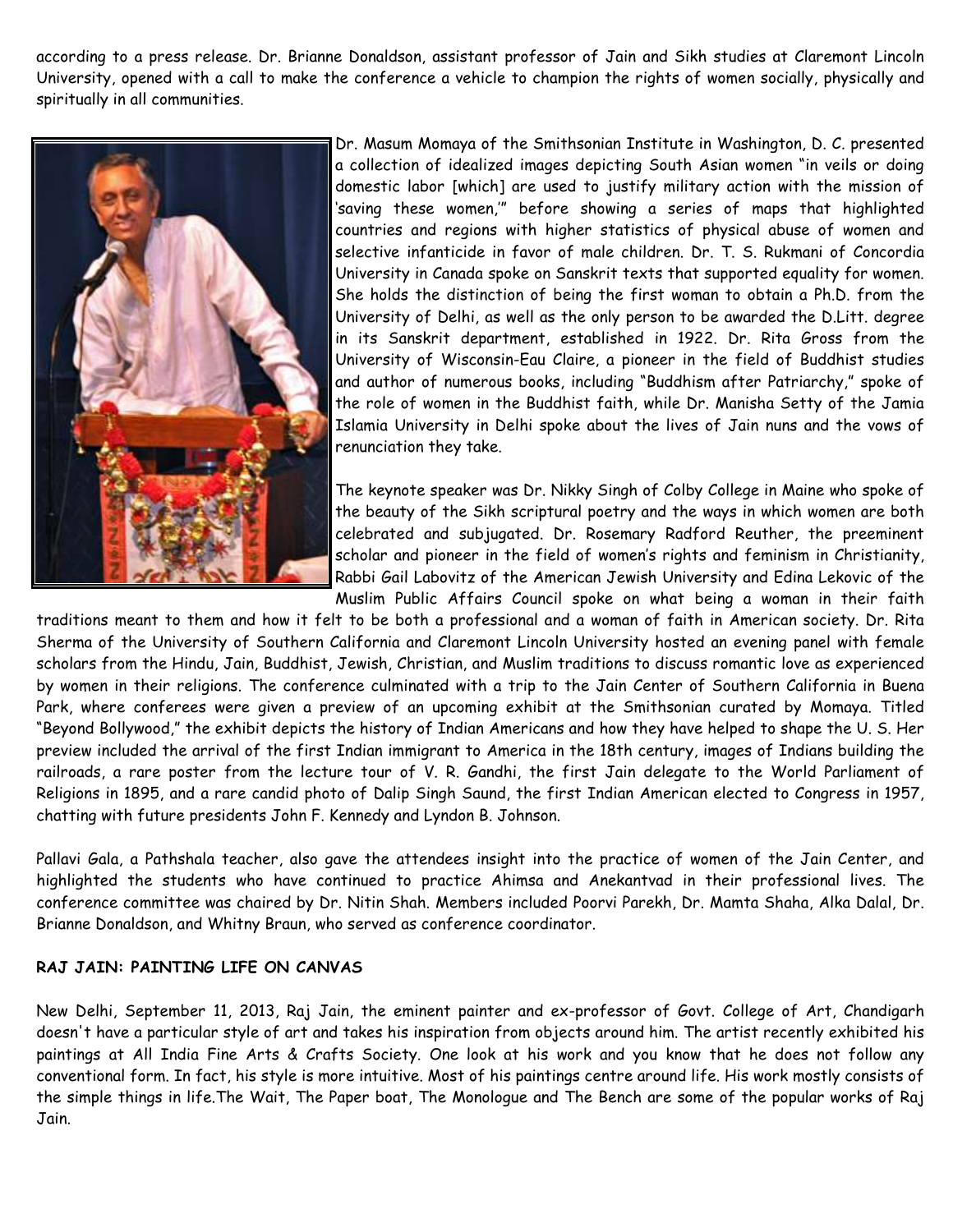Paper boat: the interpretation- There are four renditions of The Paper boat. The Paper boat represents the last stage of life, Old age. It shows that this last phase of life is fragile and unsteady. It is flimsy and uncertain of the direction. It will go wherever the waves take it.



The wall: what's beneath it- For Raj Jain, one more important inspiration from real life, has been The Wall. Like The Paper boat, The wall, too, has many renditions and we can draw a different meaning and interpretation from each one of them. "I have always been intrigued by these walls as they are everywhere around us and make a great impact in our lives. Wherever we may go, we are surrounded by walls which protect us from the outside world."

Where music and art meets- According to Raj Jain, the basic fundamentals of paintings and Indian classical music are very similar. "The basic principles of paintings and Indian classical music are not very different from each other. Both are forms of art and takes inspiration from each other. We all

can interpret and comprehend different things from art individually", said Raj Jain who also likes to plays flute. The universal appeal- Noted art critic and poet Padmashree Keshav Malik, lit a candle and inaugurated the exhibition. "I feel special and proud to be here to inaugurate this great exhibit of life in these paintings. The unique thing about the paintings are that anybody from any walk of life can relate to these paintings. I have no words to describe any of the paintings as it may mean a different thing to different people," says Malik.

Raj Jain has received many honours including the Sailor Prize, All India Fine Arts & Crafts Society (1978), Punjab Lalit Kala Akademi to name a few. The Exhibition opened on the 6th of September and will last till 12th September, 2013.

|                                |                              | Aatham   Chaudas   Pancham   Bij   Agiyaras |                                                  |                           |                            | Jain Festival                                              | <b>Auspicious Day</b>                                                                                                                                                                                                              |
|--------------------------------|------------------------------|---------------------------------------------|--------------------------------------------------|---------------------------|----------------------------|------------------------------------------------------------|------------------------------------------------------------------------------------------------------------------------------------------------------------------------------------------------------------------------------------|
| BHADARVO - OCTOBER 2013 - AASO |                              |                                             |                                                  |                           |                            |                                                            |                                                                                                                                                                                                                                    |
| Mon                            | Tue                          | Wed                                         | Thu                                              | Fri                       | Sat                        | Sun                                                        | <b>AVOID GREEN &amp; ROOT</b><br><b>VEGETABLES</b>                                                                                                                                                                                 |
|                                | Vad Baras                    | $\overline{2}$<br>Vad Teras                 | $\overline{\mathbf{3}}$<br>Vad<br><b>Chaudas</b> | 4<br><b>Vad Amas</b>      | 5<br>Sud<br>Ekam           | $\ddot{\mathbf{6}}$<br>Sud Bij                             | Date: 3   6   9   10   11   12   13   14   15<br>  17   18 20   24   27   30<br><b>AVOID ROOT VEGETABLES</b><br>Date: 4   31                                                                                                       |
| 7                              | 8<br>Sud Trij Sud Choth      | 9<br>Sud<br>Pancham                         | 10<br>Sud<br>Chhath                              | 11<br>Sud<br><b>Satam</b> | 12<br>Sud<br><b>Aatham</b> | 13<br><b>Sud Nom</b>                                       | JAIN FESTIVAL<br>Date: 10-18 - Ayambil Oli∥<br>Date: 18 - Poonam (Bhav Siddhachal                                                                                                                                                  |
| 14<br>Sud<br><b>Dasam</b>      | 15<br>Sud<br><b>Agiyaras</b> | 16<br><b>Sud Baras</b>                      | 17<br>Sud<br><b>Chaudas</b>                      | 18<br>Sud<br>Poonam       | 19<br>Vad<br><b>Ekam</b>   | 20<br>Vad Bij                                              | Yatra)<br>& Ayambil Oli Finishes<br>Date: 19 - Parna                                                                                                                                                                               |
| 21<br>Vad Trij                 | 22<br>Vad Trij               | 23<br>Vad Choth                             | 24<br>Vad<br>Pancham                             | 25<br>Vad<br>Chhath       | 26<br>Vad<br><b>Satam</b>  | 27<br>Vad Aatham Kalyanak                                  | <b>AUSPICIOUS DAY</b><br>Date: 04 - Neminath Kevalgnan<br>Date : 18 - Naminath Chavan Kalyanak<br>Date: 24 - Sambhavanath Kevalgnan<br>Kalyanak<br>Date: 31 - Neminath Chavan Kalyanak<br>Date: 31 - Padmaprabhu Janma<br>Kalyanak |
| 28<br><b>Vad Nom</b>           | 29<br>Vad<br>Dasam           | 30<br>Vad<br><b>Agiyaras</b>                | 31<br><b>Vad Baras</b>                           |                           |                            | <b>BHADARVO: 1 TO 4</b><br><b>OCT</b><br>AASO: 5 TO 31 OCT |                                                                                                                                                                                                                                    |

## JAIN CALENDAR FOR THE MONTH OF OCTOBER 2013 VIR SAMVAT 2539 JAIN CALENDAR VIKRAM SAMVAT 2069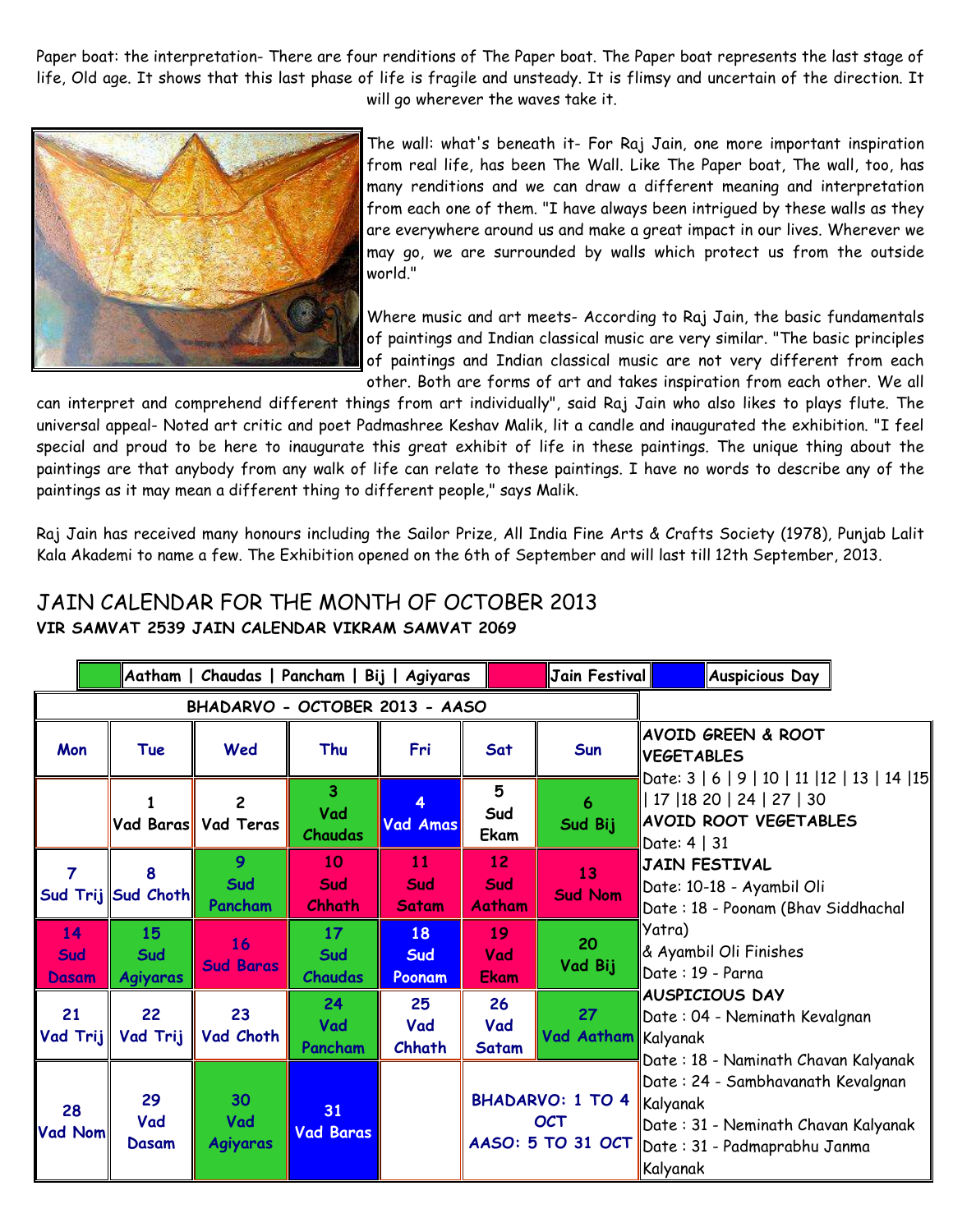DISCLAIMER - Although AHIMSA TIMES NEWS uses its best efforts to ensure the accuracy of the content on the site, sometimes, errors, mistakes or inaccuracies may creep in inadvertently. We make no guarantees as to the accuracy, correctness or reliability of the contents. We may also change the content of this site, at any time, without prior notice. In no event shall Ahimsa Times be liable to anyone for any damages of any kind arising out of or in connection with the use of this service. You agree to indemnify and hold Ahimsa Times in harmless from any and all claims, liabilities, damages, costs and expenses including lawyer's fees, arising from any use of any information from this. We also request all over readers to inform us of any inaccuracies, omissions and errors etc. noticed by them so that necessary corrections can be timely incorporated.

#### WE HEARTILY WELCOME FOLLOWING NEW MEMBERS WHO HAVE JOINED WWW.JAINSAMAJ.ORG DURING THE MONTH OF OCTOBER 2013

- 1. Suresh Kumar Choraria,Swetambar,Bilasipara,Assam,Arts
- 2. Subash Kumar Baid,Swetambar,Indra Nagar,Tamil Nadu,Business
- 3. Ranjeet Jain,Digambar,Kamla Nagar,Delhi,Consultancy
- 4. Alok Kumar Jain,Digambar,Tikamgarh,Madhya Pradesh,Engineer
- 5. Mahaveer Gandhi,Swetambar,Hubli,Karnataka,Business
- 6. Atul Muttha,Swetambar,Pune,Maharashtra,Others
- 7. Parkash Jain,Swetambar,Kapurthala,Punjab,Service
- 8. Jain Parkash Jain,Swetambar,Kapurthala,Punjab,Service
- 9. Jigar Shah,Swetambar,Ahmedabad,Gujarat,Marketing
- 10. Shailesh Jain,Swetambar,Thane,Maharashtra,Business
- 11. Ca Priyanka Mehta,Swetambar,Jodhpur,Rajasthan,Consultancy
- 12. Lokesh Jain,Khiwasara,Swetambar,Secunderabad,Andhra Pradesh,Business
- 13. Rakesh Kumar Jain,Digambar,Bhilwara,Rajasthan,Business
- 14. Ajay Kumar Shah,Digambar,Kalol ( N. G. ),Gujarat,Service
- 15. Romit Shah,Swetambar,Ahmedabad,Gujarat,Finance
- 16. Rahul Jain,Digambar,Ajmer,Rajasthan,Engineer
- 17. Ashok Kumar Mehta,Swetambar,Jaipur,Rajasthan,Government
- 18. Aadeesh Kumar Jain,Swetambar,Faridabad,Haryana,Medical
- 19. Vijay Kumar Jain,Swetambar,Beawar,Rajasthan,Business
- 20. Rahul Kumar Jain,Digambar,Khargone,Madhya Pradesh,Student
- 21. Swapnil Dobhada,Digambar,Jinti,Maharashtra,Business
- 22. Surendra Kumar Golecha,Swetambar,Bangalore,Karnataka,Business
- 23. Abhishek Doshi,Digambar,Himmat Nagar,Gujarat,Student
- 24. Vijay Kumar Jain,Digambar,Dimapur,Nagaland,Business
- 25. Rajneesh Jain,Digambar,Shimla,Himachal Pradesh,Arts
- 26. Mahavir Durugkar,Digambar,Solapur,Maharashtra,Service
- 27. Shashi Prabha Jain,Swetambar,Kota,Rajasthan,Service
- 28. Nirmal Kumar,Swetambar,Chennai,Tamil Nadu,Law
- 29. Ratan Lal Sirohia,Swetambar,Silchar,Assam,Industrialist
- 30. Nilesh Tarte,Digambar,Pune,Maharashtra,I.T
- 31. Satish Jain,Swetambar,Hyderbad,Andhra Pradesh,Business
- 32. Manak Chand Jain,Swetambar,Chennai,Tamil Nadu,Industrialist
- 33. Vicky Shah,Swetambar,Mumbai,Maharashtra,Law
- 34. Kalgonda Patil,Digambar,Kumbhoj,Maharashtra,Arts
- 35. Suhas Gundale,Digambar,Thane,Maharashtra,Service
- 36. Madhur Jain,Digambar,Ambala City,Haryana,Service
- 37. Sunil Kumar Jain,Swetambar,Jaipur,Rajasthan,Arts
- 38. Ratan Jain,Digambar,Bhayandar,Maharashtra,Consultancy
- 39. Manish Kumar Gupta,Digambar,Patna,Bihar,Government
- 40. Manak Chand Jain,Swetambar,Chennai,Tamil Nadu,Business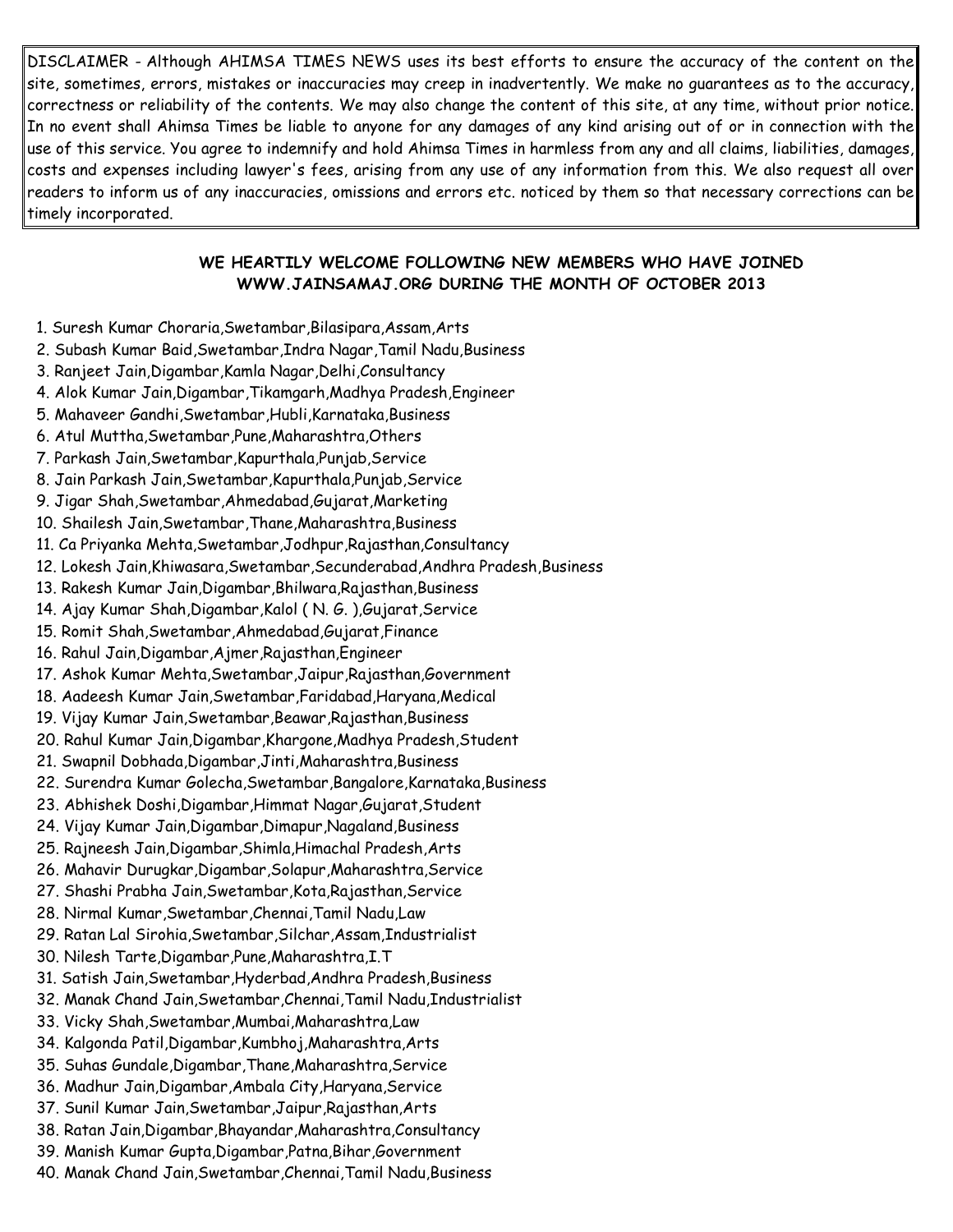- 41. Parmod Jain,Swetambar,Bathinda,Punjab,Business
- 42. Sukh Jain,Swetambar,Bangalore,Karnataka,Business
- 43. Mahendra Kumar Singhvi,Swetambar,Bhilwara,Rajasthan,Business
- 44. Niraj Kumar Doshi,Swetambar,Junagadh,Gujarat,Service
- 45. Sunil Kumar Jain,Digambar,Uttam Nagar,Delhi,Consultancy
- 46. Sundeep Jain,Swetambar,Hyderabad,Andhra Pradesh,Business
- 47. Mahendra Kumar Singhvi,Swetambar,Jodhpur,Rajasthan,Service
- 48. Viral Jain,Swetambar,Falna,Rajasthan,Medical
- 49. Dr. Pawan Begani,Swetambar,Surat,Gujarat,Medical
- 50. Pramod Kumar Mehta,Swetambar,Udaiput,Rajasthan,Engineer

Place request to add your free listing in World's largest Jain Directory on www.jainsamaj.org ENTRY FORM

#### Matrimonial Candidates

This Matrimonial Service is free for all Jain candidates Click Online Individual Profile or Visit www.jainsamaj.org "Matrimonial Section" for details



#### BRIDES

- 1. Pragati Jain,27,Digamber,Mumbai,Maharashtra,Engineering
- 2. Sahil Deora,26,Swetamber,Chennai,Tamil Nadu,Engineering
- 3. Shilpi Jain,26,Digamber,Alwar,Rajasthan,Others
- 4. Ankita Mehta,27,Swetamber,Jaipur,Rajasthan,Service
- 5. Seema Burad,31,Swetamber,Dahod,Gujarat,Others
- 6. Divya Jain,26,Digamber,Mathura Road,Delhi,Service
- 7. Garima Jain,30,Swetamber,Meerut,Uttar Pradesh,Law
- 8. Neha Gupta,26,Digamber,Pahari Dhiraj,Delhi,Service
- 9. Pooja Jain,24,Digamber,Indore,Madhya Pradesh,Business
- 10. Shivangi Jain,29,Digamber,Others
- 11. Dhivya Bavnanthi,26,Digamber,Medicine
- 12. Rajshree Dungarwal,30,Swetamber,Indore,Madhya Pradesh,Others
- 13. Shailu Jain,26,Digamber,Vikas Marg Ext.,Delhi,Business
- 14. Meenu Jain,27,Digamber,Lalitpur,Uttar Pradesh,Service



#### GROOMS

- 1. Ashish Jain,30,Digamber,Alwar,Rajasthan,Engineering
- 2. Prashant Surana,26,Swetamber,Bikaner,Rajasthan,Business
- 3. Ankit K. Jain,30,Digamber,California,USA,Engineering
- 4. Manish Dugar,32,Swetamber,Jodhpur,Rajsthan,Business
- 5. Ashish Jain,30,Digamber,Pune,Maharashtra,Engineering
- 6. Pratik Shah,26,Swetamber,Saskatchewan,Canada,Engineering
- 7. Prashant Sancheti,31,Swetamber,Warora,Maharashtra,Service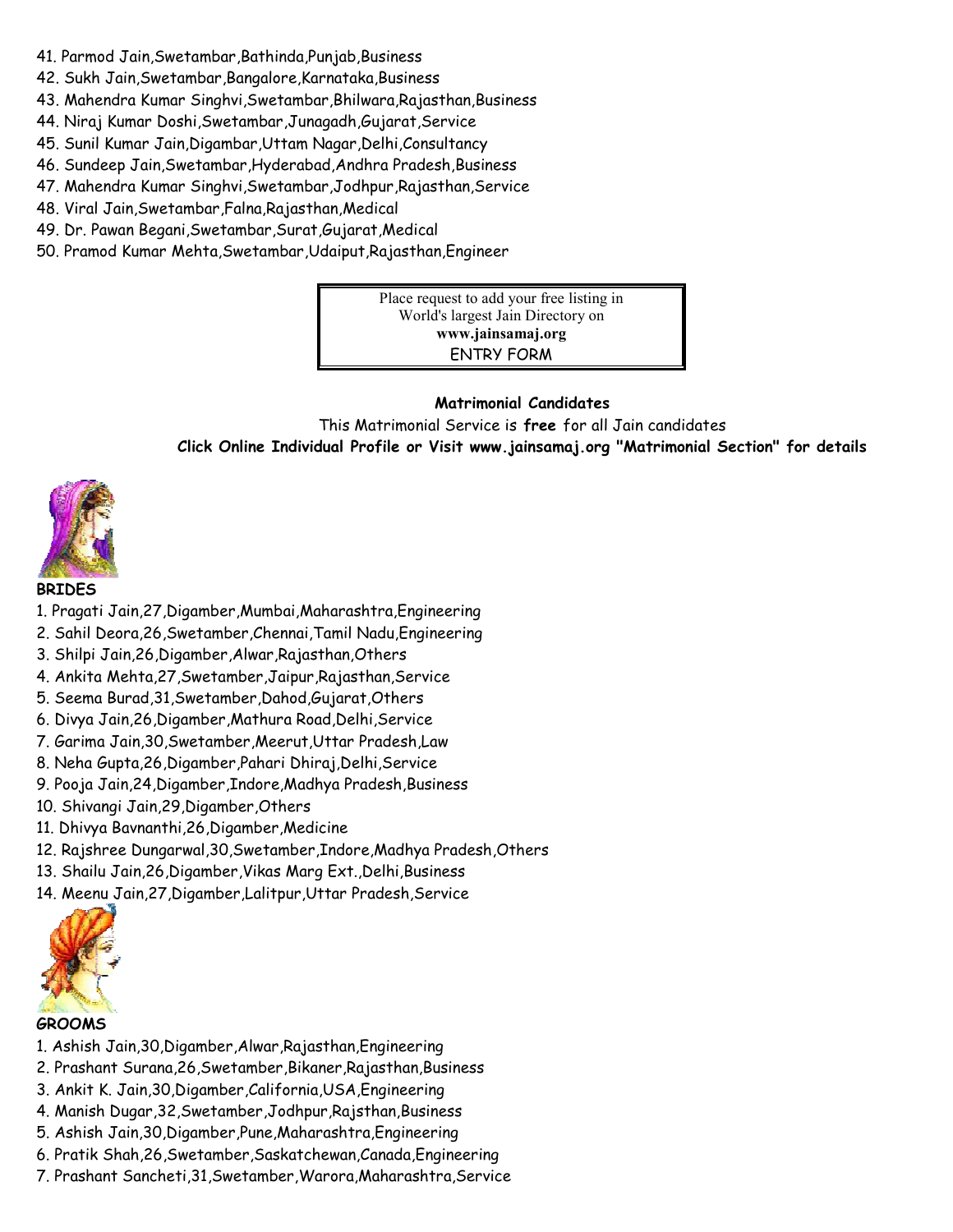- 8. Dr. Jeetendra Katariya,28,Swetamber,Wardha,Maharashtra,Medicine
- 9. Ankit Jain,28,Swetamber,Rohtak,Haryana,Engineering
- 10. Raj Kumar Jain,29,Swetamber,Balotra,Rajasthan,Business
- 11. Pintoo Sethia,26,Swetamber,Surat,Gujarat,Service
- 12. Adv Jitendra Nibjiya,31,Swetamber,Davangere,Karnataka,Business
- 13. Anurag Nawalkha,28,Swetamber,Jaipur,Rajasthan,Service
- 14. Jitendra Nibjiya,31,Swetamber,Davangere,Karnataka,Business
- 15. Vicky Shah,30,Swetamber,Mumbai,Maharashtra,Law
- 16. Varun Jain,25,Digamber,Rohini,Delhi,Service
- 17. Madhur Jain,26,Swetamber,Ambala City,Haryana,Service
- 18. Nithin Jain,25,Digamber,Chennai,Tamil Nadu,Engineering
- 19. Siddharth Surana,30,Swetamber,Chhindwada,Madhya Pradesh,Business
- 20. Keyur Shah,22,Swetamber,Ahmedabad,Gujarat,Service
- 21. Brijesh Jain,44,Digamber,Tikamgarh,Madhya Pradesh,Others
- 22. Manjuprasad Jain,22,Digamber,Bangalore,Karnataka,Business
- 23. Pravin Ubale,33,Digamber,Amravati,Maharashtra,Business
- 24. Raj Singla Jain,34,Swetamber,Nangloi,Delhi,Others
- 25. Gautam Dugar,28,Swetamber,Hyderabad,Andhra Pradesh,Service
- 26. Sanjay Kumar Jain,30,Digamber,Lalitpur,Uttar Pradesh,Engineering

### ENTRY FORM

### JAIN BUSINESS DIRECTORY -WELCOME TO NEW MEMBERS – OCTOBER, 2013

- 1. Yash Enterprises,Pune,Maharashtra,Trading
- 2. Niveshwel,Raipur,Chhattisgarh,Real Estate
- 3. Kothari Sales Corpor.,Ahmedabad,Gujarat,Trading
- 4. Youngster Academy,Chennai,Tamilnadu,Services
- 5. Ankur Garments,Chennai,Tamilnadu,Textiles
- 6. Digvijaya Consultant,Surat,Gujarat,Services
- 7. Mahindra Impex,Rajkor,Gujarat,Food
- 8. Applied Auto Parts,Rajkot,Gujarat,Industry
- 9. Real Estate Consultants,Jodhpur,Rajasthan,Real Estate
- 10. 14th September Inc, Jodhpur,Rajasthan,Entertainment
- 11. Jain Coaching Centre,Ludhiana,Punjab,Computers
- 12. Hensy Infratech Pvt. Ltd.,Rajkot,Gujarat,Real Estate
- 13. Bagrecha Auto Financ,Hyderabad,Andra Pradesh,Finance
- 14. Vardhaman Industries,Solapur,Maharashtra,Horticulture/Agriculture
- 15. Shashwat Sarees,Surat,Gujarat,Textiles
- 16. Parikrama Holidays,Mumbai,Maharashtra,Travel
- 17. Chemmswings,Kancheepuram,Tamil Nadu,Food
- 18. Webace9,Surat,Gujarat,Web Solutions
- 19. PSJ Build Solutions,Jodhpur,Rajasthan,Chemicals



### Advertisement Tariff - " AHIMSA TIMES"

MAIL YOUR EMAIL ADDRESS FOR FREE COPY OF "AHIMSA TIMES" AND OTHER JAIN CIRCULARS